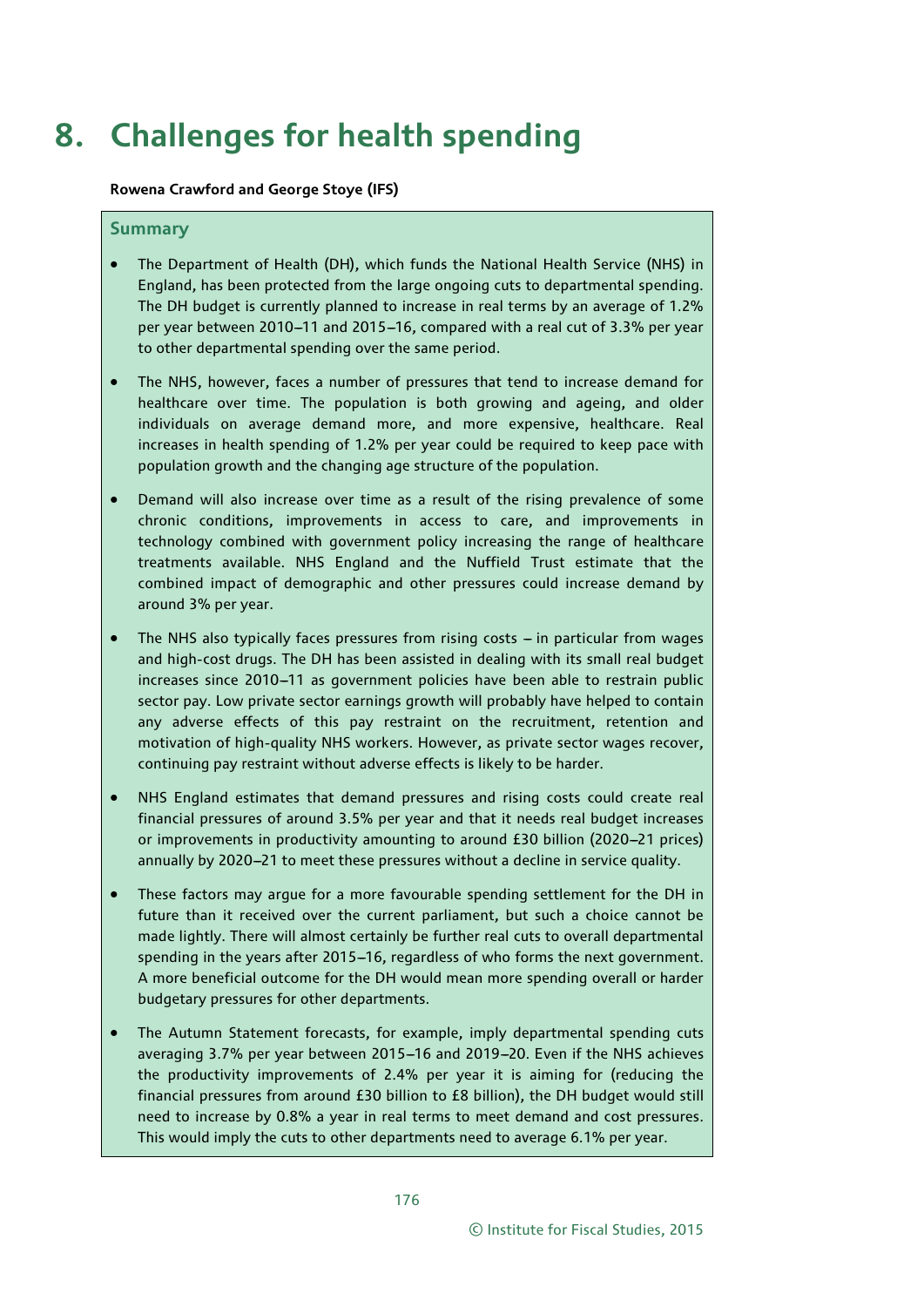## **8.1 Introduction**

j

Spending on health accounted for around 18% of all public spending in the UK in 2013– 14 and 31% of spending on public services. Despite the government's fiscal consolidation entailing large-scale cuts to departmental spending (averaging 9.5% in real terms between 2010–11 and 2015–16; see Chapter 7 for more detail), to date the National Health Service (NHS) has been relatively protected. The budget of the Department of Health (DH), which pays for the NHS in England, is forecast to increase by 6.2% in real terms between 2010–11 and 2015–16 (an average increase of 1.2% per year).

The period beyond 2015–16 will be one of continued austerity for departmental spending, with real cuts expected regardless of who forms the next government.[1](#page-1-0) The next government will have to make difficult decisions about how to allocate a tight spending settlement between departments. These decisions will be made in the next Spending Review, which will presumably occur sometime in 2015 and will set departments' budgets for 2016–17 and potentially subsequent years.

The settlement for the DH will be a contentious decision. On the one hand, the NHS faces a considerable challenge in providing high-quality healthcare in the face of rapid demographic changes, while at the same time containing overall spending. NHS England recently estimated that, compared with 2013–14, it would face additional demand and cost pressures amounting to an annual £27 billion in real terms by 2020–21 (in 2015–16 prices; around  $\pounds 30$  billion in [2](#page-1-1)020–21 prices).<sup>2</sup> To satisfy rising demand without reducing quality would require increases in real funding or increases in productivity or both. On the other hand, a relatively generous settlement for the NHS would either require higher spending overall or significantly reduce the funds available for other departments.

In this chapter, we discuss both sides of this debate. However, one potential way of increasing NHS funding that we do not consider is to increase existing user charges or introduce new charges for some NHS services. This is an option, but since none of the main political parties has proposed introducing or increasing such charges as a way of boosting NHS funding, we do not consider it here.

We start in Section 8.2 by describing trends in health spending. In Section 8.3, we examine some of the potential pressures on NHS spending, in particular from demographic change and rising costs. In Section 8.4, we take some of the scenarios published by NHS England for meeting demand and cost pressures through different combinations of productivity growth and real funding increases, and highlight the implications of these choices for other departments' budgets given a set overall spending envelope. Section 8.5 concludes.

<span id="page-1-0"></span> $^{\text{1}}$  R. Crawford, C. Emmerson, S. Keynes and G. Tetlow, 'Fiscal aims and austerity: the parties' plans compared', IFS Briefing Note BN158, 2014[, http://www.ifs.org.uk/publications/7495.](http://www.ifs.org.uk/publications/7495)

<span id="page-1-1"></span> $<sup>2</sup>$  The exact figure in the NHS England calculations is £29 billion in 2020–21 prices, but this is presented</sup> rounded to £30 billion. Source: NHS England, 'The NHS belongs to the people: a call to action', 2013, [http://www.england.nhs.uk/wp-content/uploads/2013/07/nhs\\_belongs.pdf](http://www.england.nhs.uk/wp-content/uploads/2013/07/nhs_belongs.pdf) and NHS England, 'The NHS belongs to the people: a call to action - the technical annex'[, http://www.england.nhs.uk/wp](http://www.england.nhs.uk/wp-content/uploads/2013/12/cta-tech-Annex.pdf)[content/uploads/2013/12/cta-tech-Annex.pdf.](http://www.england.nhs.uk/wp-content/uploads/2013/12/cta-tech-Annex.pdf)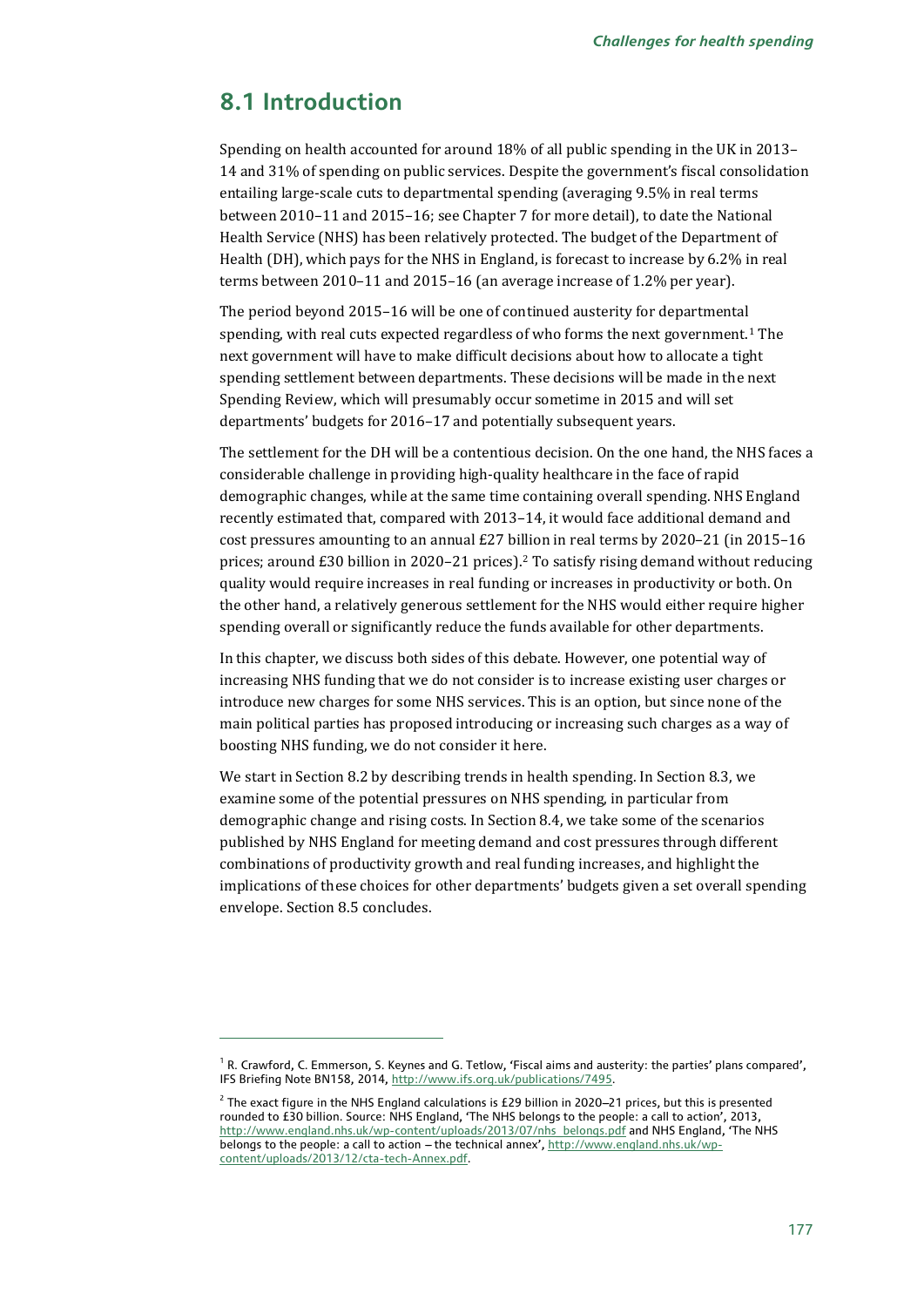## **8.2 Past and current health spending**

## **Historical health spending**

Figure 8.1 shows annual UK public health spending between 1949–50 and 2013–14.[3](#page-2-0) It presents spending both in real terms (adjusting for economy-wide inflation using the GDP deflator) and as a share of national income. Real health spending has grown significantly over the last 65 years, rising from £12.5 billion in 1949–50 to £134.1 billion in 2013–14 (in 2015–16 prices). This is equivalent to an average real increase of 3.8% in each year. This is much larger than the growth in the size of the economy over the same period, so health spending as a share of national income has more than doubled, growing from 3.5% of national income in 1949–50 to 7.5% in 2013–14.

Growth in health spending has varied over time. This variation reflects both differences in the objectives of different governments and differences in the wider economic situation:

• From the inception of the NHS in 1948 until the late 1990s, real spending increased gradually, with large rises in some years often followed by a slowdown in others. Between 1949–50 and 1978–79, health spending grew by an average of 3.7% each





Source: Nominal health spending data from Office of Health Economics (1949-50 to 1990-91) and HM Treasury Public Expenditure Statistical Analyses (1991-92 to 2013-14). Real spending refers to 2015-16 prices, and uses a GDP deflator. Nominal (realised and forecast) GDP and GDP deflators from the Office for Budget Responsibility, *Economic and Fiscal Outlook December 2014*,

[http://cdn.budgetresponsibility.independent.gov.uk/December\\_2014\\_EFO-web513.pdf.](http://cdn.budgetresponsibility.independent.gov.uk/December_2014_EFO-web513.pdf)

<span id="page-2-0"></span> $3$  Long-run data on UK NHS spending is not easily obtainable. 'Health spending' is somewhat broader than 'NHS spending' as it includes public spending on health delivered outside the NHS -- for example, a small amount of spending done by local authorities - and some publicly-funded medical research conducted by non-NHS bodies. However, it is reasonable to assume the series are very similar - in 2008-09, 99% of 'health spending' was conducted by the Department of Health and the devolved administrations of Scotland, Wales and Northern Ireland.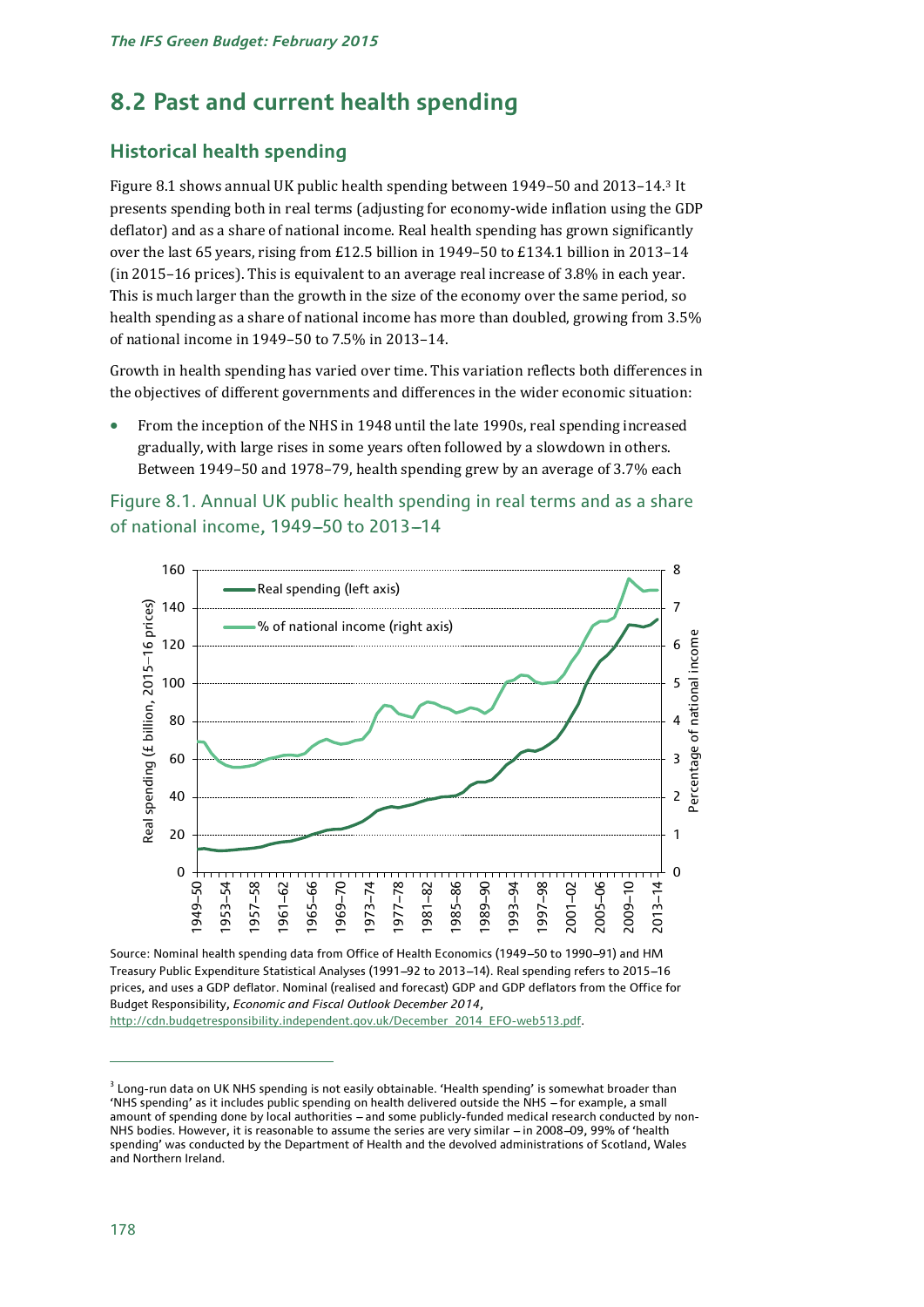year. This was followed by the period between 1978–79 and 1996–97 under the Conservative governments of Margaret Thatcher and John Major, during which health spending grew by an average of 3.4% a year.

- Under the last Labour government, real health spending grew at an average rate of 5.6% between 1996–97 and 2009–10. Spending as a share of national income increased from 5.0% in 1996–97 to 6.7% by 2007–08 (and further to 7.8% in 2009– 10 as national income fell during the recession). These increases were in part driven by the explicit goal set in 2000 to close the gap between total health spending (as a share of national income) in the UK and in the remainder of the EU15 (see Box 8.1 for further international comparisons), $4$  while the conclusion of the Wanless Review in 2002 further supported increases in health spending (the then Labour government initially approved these recommendations for five years up to 2007–08 in the 2002 Budget).[5](#page-3-1)
- In contrast, the three-year period between 2010–11 and 2013–14 presents a very different pattern, with average real growth in health spending of just 0.8% per year. Aside from the three-year period 2009–10 to 2012–13 (over which average growth in UK health spending was 0.0% per year), this is the tightest three-year period of real UK health spending since the period 1951–52 to 1954–55 (when it was cut by an average of 0.3% per year as a result of the introduction of prescription charges and dental fees in 1952).

Table 8.1 summarises the average annual growth of health spending over these periods.

These increases in real spending have led to spending on health accounting for an increasingly large proportion of total UK public spending (and of spending on UK public services) over time. This is illustrated in Figure 8.3. Shortly after the inception of the NHS, spending on health accounted for around 15% of all spending on public services in the UK and under 10% of all public spending. By 1985–86, health spending amounted to around 18% of UK public service spending and 10% of total public spending. The rapid real increases in health spending that followed saw these shares increase markedly: by 2013– 14, health spending amounted to 18% of all public spending in the UK and over 30% of public service spending.

| Time period                  | Years              | Average annual real<br>growth |  |  |
|------------------------------|--------------------|-------------------------------|--|--|
| Whole period                 | 1949-50 to 2013-14 | 3.8%                          |  |  |
| Previous governments         | 1949-50 to 1978-79 | 3.7%                          |  |  |
| Last Conservative government | 1978-79 to 1996-97 | $3.4\%$                       |  |  |
| Last Labour government       | 1996-97 to 2009-10 | 5.6%                          |  |  |
| Coalition government         | 2009-10 to 2013-14 | 0.6%                          |  |  |
| Spending Review 2010 period  | 2010-11 to 2013-14 | 0.8%                          |  |  |

#### Table 8.1. Average annual real change in UK public health spending

Source: Authors' calculations. See Figure 8.1 for further details.

<span id="page-3-0"></span><sup>4</sup> This goal was set by Tony Blair in 2000, with his original comments made when interviewed on the BBC in January 2000, and repeated in *Hansard*, 19 January 2000, column 837.

<span id="page-3-1"></span><sup>5</sup> D. Wanless, *Securing Our Future Health: Taking a Long-Term View*, HM Treasury, London, 2002, http://www.yearofcare.co.uk/sites/default/files/images/Wanless.pdf.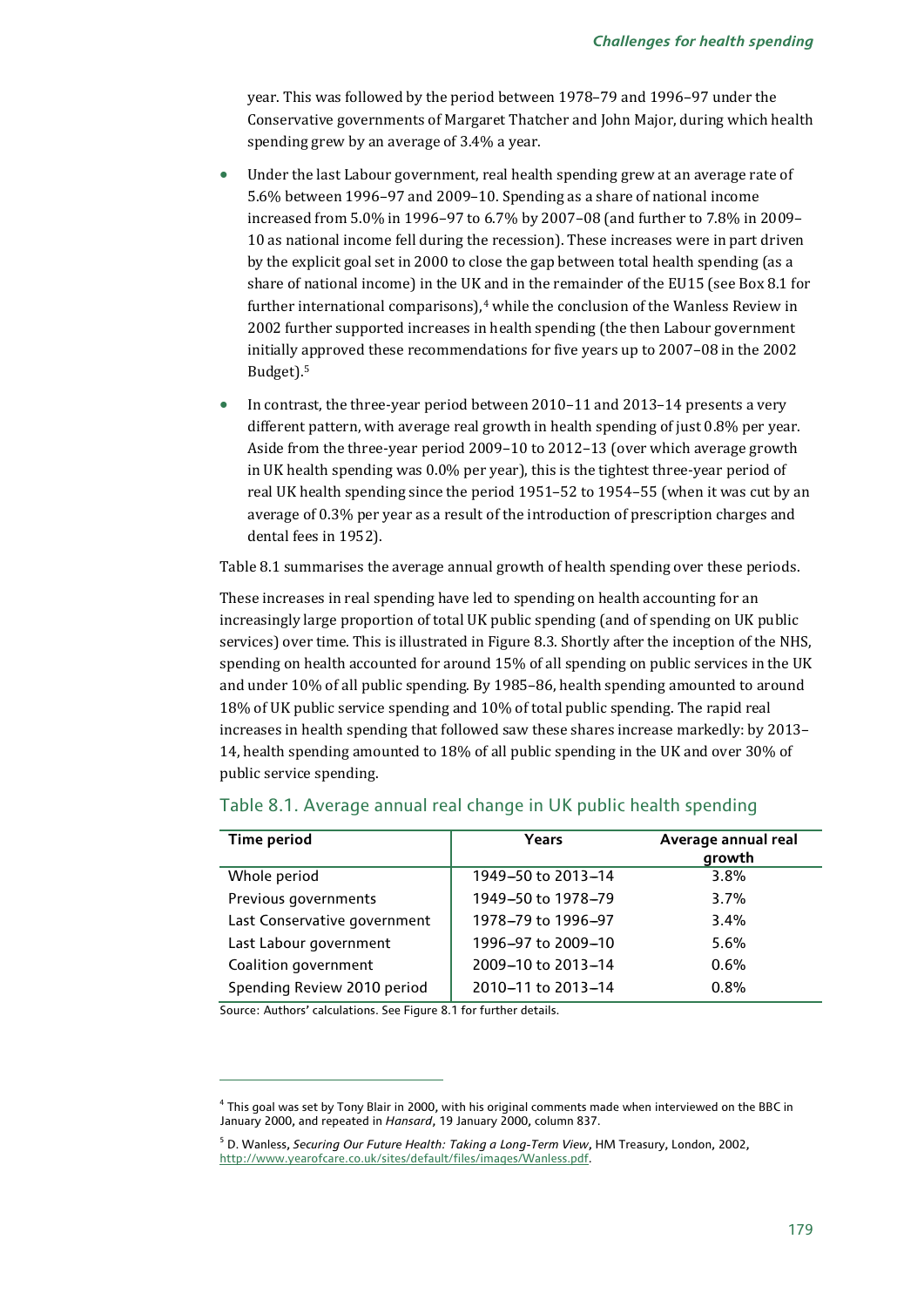## Box 8.1. International comparisons of health spending

In 1998, UK health spending (measured on an internationally comparable basis, including both public and private spending), at 6.8% of national income, was lower than health spending in all other G7 countries and 12 of the EU15 states (only Luxembourg and Ireland had smaller shares). This compared with an unweighted EU15 average (excluding the UK) of 8.0%.<sup>a</sup>

Figure 8.2 shows how total health spending (as a share of GDP) varied across the EU15 and G7 countries in 2012. Considerable variation exists across countries, both in the overall share spent on healthcare and in the proportion spent through public channels.

UK health spending has grown significantly since 1998, reaching 9.3% of national income in 2012. The UK spent a larger share of GDP on healthcare than five other EU15 countries. The UK remains considerably below France (11.6%), Germany (11.3%) and the unweighted EU15 average excluding the UK (10.0%). It is important to note that comparisons in spending do not take account of the quality of care provided in each country. Rather than aiming for parity in spending, a more important priority is to focus on the standard of healthcare delivered and the efficiency with which it is provided.

In 2012, 84% of the UK's health spending was comprised of public spending  $$ the second-highest share, behind Denmark.



Figure 8.2. Public and private health spending as a percentage of national income across the EU15 and G7 countries, 2012

Source: OECD Health Statistics (database available at [http://www.oecd.org/els/health-systems/health](http://www.oecd.org/els/health-systems/health-data.htm)[data.htm\).](http://www.oecd.org/els/health-systems/health-data.htm) Figures for the UK differ from those in Figure 8.1 as health spending (as reported by the OECD) is measured on an internationally comparable basis. The Netherlands is omitted from the figure as the public-private split is not available, but is included in the calculation of average EU15 total health spending.<br><sup>a</sup> C. Emmerson, C. Frayne and A. Goodman, 'How much would it cost to increase UK health spending to the European Union average?', IFS Briefing Note BN21, 2001, [http://www.ifs.org.uk/bns/bn21.pdf.](http://www.ifs.org.uk/bns/bn21.pdf)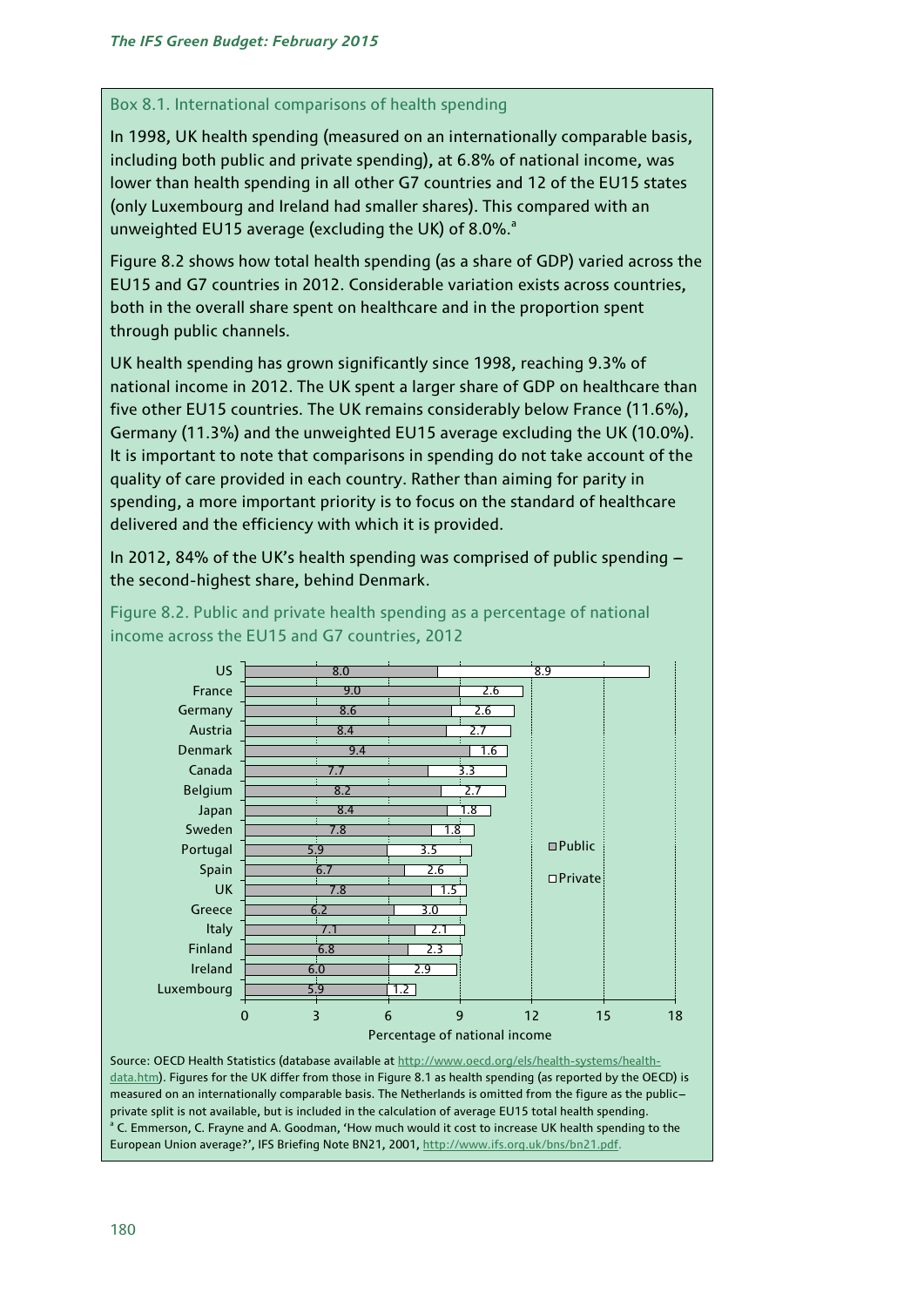

Figure 8.3. UK health as a share of total public spending and public service spending, 1949-50 to 2013-14

Note: Public service spending defined here as total public spending less spending on gross debt interest and benefits and tax credits.

Source: Health spending data as Figure 8.1. Public spending and public service spending calculated from Office for Budget Responsibility, *Public Finances Databank* and Department for Work and Pensions, *Benefit Expenditure Tables*.

## **Recent spending on health in England**

j

In England, spending on the NHS is the responsibility of the Department of Health. Table 8.2 sets out how the DH budget for the period 2010–11 to 2015–16 has changed since allocations for these years were first given.[6](#page-5-0) The department did not spend its entire allocated budget in 2010–11, 2011–12, 2012–13 or 2013–14. The DH underspend was particularly large in 2012–13, which makes the DH budget appear to increase by a comparatively large amount in 2013–14. The only explicit policy change HM Treasury has made to the overall DH budget is to the 2015–16 settlement (originally set in the July 2013 Spending Review). In the Autumn Statement 2014, the government announced it was reallocating £1.2 billion from the reserve to NHS spending, and allocating additional spending of £0.3 billion per year over the four years 2015–16 to 2018–19 to investment in GP services. No new departmental budget figures were published, but we estimate that in 2015–16 around £1.3 billion of that is likely to be allocated to the DH (the rest being allocated to the devolved administrations).

Given the estimated latest plans, over the five years up to 2015–16 the DH budget is forecast to increase by 6.2% in real terms, equivalent to an average increase of 1.2% per

<span id="page-5-0"></span> $6$  The NHS in England accounts for around 90% of the budget of the Department of Health. The rest is comprised of DH programme and administration expenditure, spending by Health Education England, spending by special health authorities, spending by Public Health England and non-departmental public bodies, and grants to local authorities. Source: Department of Health, *Annual Report and Accounts 2013--14*, 2014.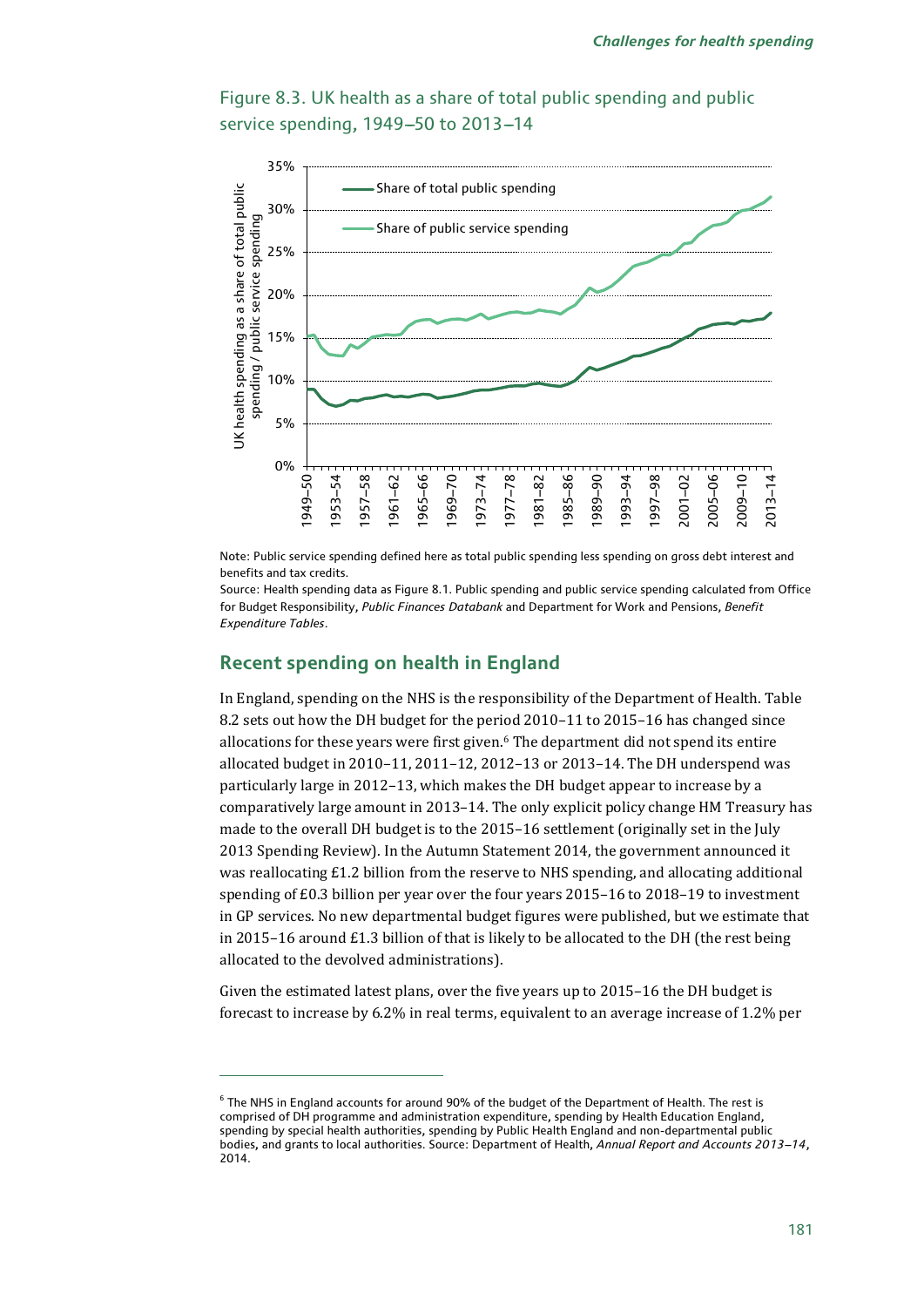|                                             | 2010<br>$-11$ | 2011<br>$-12$ | 2012<br>$-13$ | 2013<br>$-14$ | 2014<br>$-15$ | 2015<br>$-16$ |
|---------------------------------------------|---------------|---------------|---------------|---------------|---------------|---------------|
| Nominal, £ billion                          |               |               |               |               |               |               |
| Spending Review 2010 <sup>a</sup>           | 101.5         | 104.5         | 107.0         | 110.0         | 113.0         |               |
| Pre-Autumn Statement 2014                   | 100.4         | 102.8         | 105.2         | 109.7         | 113.0         | 115.1         |
| Estimated latest plans <sup>b</sup>         | 100.4         | 102.8         | 105.2         | 109.7         | 113.0         | 116.4         |
| <b>Estimated latest plans</b>               |               |               |               |               |               |               |
| Real, £ billion, 2015-16 prices             | 109.6         | 110.2         | 110.9         | 113.6         | 114.6         | 116.4         |
| % real increase on previous year            |               | 0.6%          | 0.6%          | 2.4%          | 0.9%          | 1.5%          |
| Cumulative % real increase since<br>2010-11 |               | 0.6%          | 1.3%          | 3.7%          | 4.6%          | 6.2%          |

## Table 8.2. Department of Health budget, 2010-11 to 2015-16

<sup>a</sup> The Spending Review 2010 figure for 2010-11 is the actual DH budget for that year at the time of the Spending Review, not the '2010-11 baseline' used in the Spending Review which excludes 'one-off and timelimited' expenditure'. Spending Review 2010 settlements reported here are £1.4 billion per year lower than those published at the time to be consistent with later DH budget figures, which exclude this amount to reflect the movement of the Learning Disability and Health Reform Grant to the Department of Communities and Local Government.

 $^{\rm b}$  The DH budget in 2015-16 is estimated post-Autumn Statement 2014 by assuming that 84.3% of the £1.5 billion cost to HM Treasury of the additional UK NHS spending is allocated to the DH.

Source: HM Treasury - Spending Review 2010, Spending Review 2013, Autumn Statement 2014 and Public *Expenditure Statistical Analyses 2011 to 2014*.

year. (In the absence of the additional money allocated in the 2014 Autumn Statement, these figures would be 5.1% and 1.0% respectively.) This is considerably greater growth than for virtually all other departments over this period; the average change in departmental spending excluding the DH is a cut of 15.3% over the five years (an average cut of 3.3% per year) – see Chapter 7 for more details.

However, 1.2% per year real increase in spending is lower than the average growth in UK health spending in the past, and much lower than the average growth in UK health spending under the previous Labour governments. On the one hand, this might make the current period of funding restraint feel tough for the NHS if it has got used to working with large real increases in funding each year. On the other hand, one could argue that the previous spending increases have left the NHS relatively well placed to deal with a period of small budget increases. Part of the motivation for the large funding increases under the last government was explicitly that the NHS needed to 'catch up', increase activity and increase quality, with the intention that funding increases would be lower once the NHS only had to maintain service levels. The Wanless Review concluded that, under its 'solid progress' scenario for productivity, real UK health spending would need to increase by 7.1% per year between 2002–03 and 2007–08, but by only 4.7% per year over th[e](#page-6-0)  following five years and only 3.1% per year over the 2012–13 to 2017–18 period.7 The NHS could therefore be reasonably expected to operate without a continuation of the largesse of the previous Labour government. However, there are pressures on the NHS budget that mean it might be difficult to maintain existing levels of service quantity or quality with increases in real spending averaging 1% per year. These are discussed in the next section.

<span id="page-6-0"></span><sup>7</sup> D. Wanless, *Securing Our Future Health: Taking a Long-Term View*, HM Treasury, London, 2002, [http://www.yearofcare.co.uk/sites/default/files/images/Wanless.pdf.](http://www.yearofcare.co.uk/sites/default/files/images/Wanless.pdf)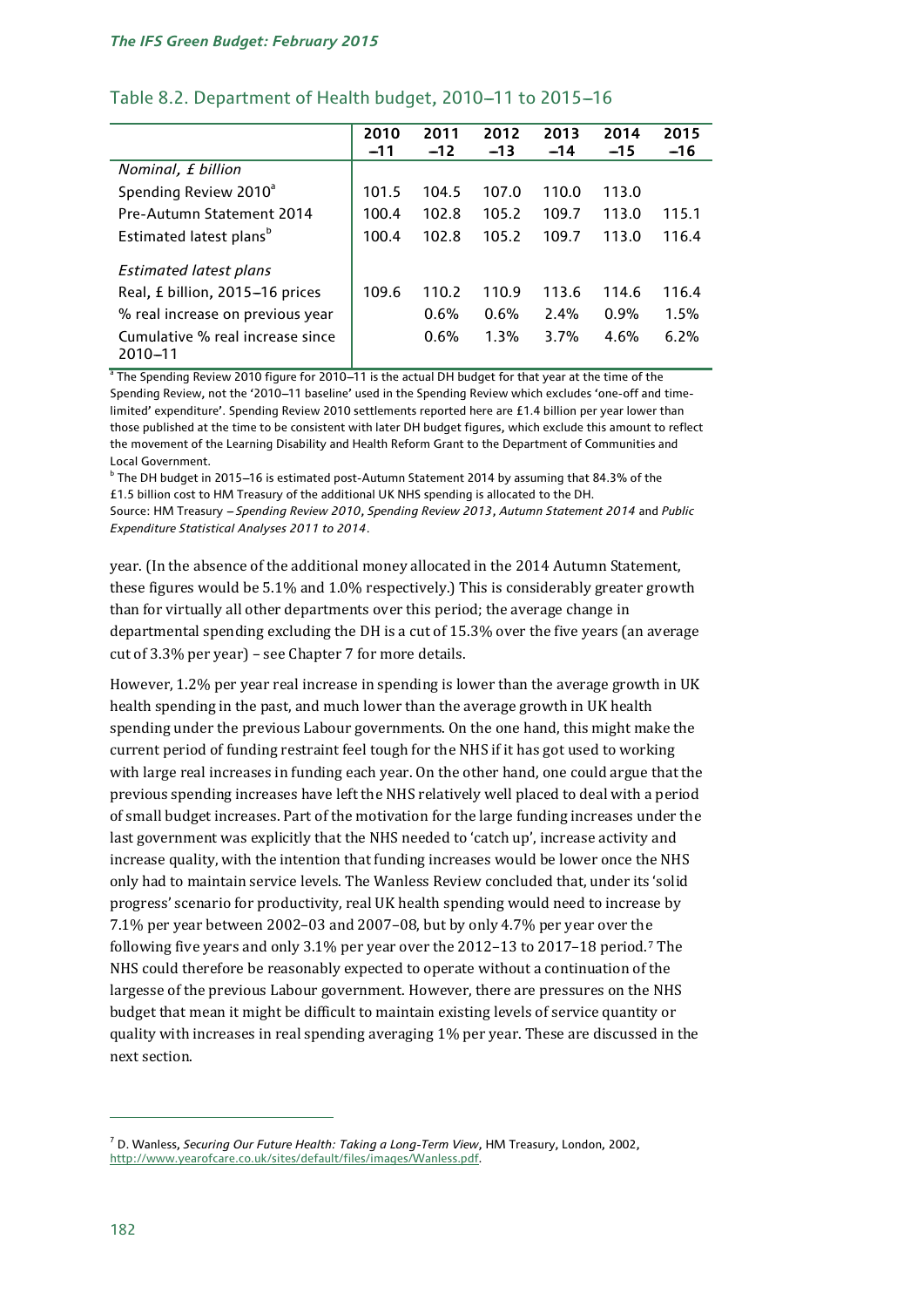## **8.3 Pressures on English NHS spending**

The NHS faces a number of pressures that would tend to require increasing real health spending over time in order to maintain current service levels and quality. These include both pressures that increase demand for healthcare (and would therefore, all else equal, increase the total cost of providing the same proportion of demanded healthcare) and pressures that increase the cost of providing a given level of healthcare.

#### **Demand pressures**

#### *Demographic change*

The most obvious pressure increasing demand for healthcare is that presented by demographic change: the growing and ageing of the UK population.

An increasing population means that for a given amount of health spending, resources must be divided among a greater number of individuals. For example, between 1996–97 and 2009–10, the population increased by an average 0.5% per year. Therefore while real spending increased by an average 5.6% per year, real spending *per capita* increased by an average 5.1% per year.

Furthermore, the ageing of the population also puts additional pressure on healthcare, since older people on average demand more, and more expensive, healthcare services than younger people. Figure 8.4 shows estimated public health spending on individuals of different ages (expressed as a ratio relative to spending on an average 30-year-old) in 2011. Spending on an average individual aged between 60 and 65 was over twice the amount spent on an average 30-year-old in 2011. This rises to over three times higher for an individual aged between 70 and 75, and seven times higher for individuals aged 85

![](_page_7_Figure_8.jpeg)

#### Figure 8.4. Age profile of English health spending, 2011

Note: The age profile for health spending is aggregated from age profiles for Hospital and Community Health Services, Primary Care and prescriptions, weighted according to the share of each of these components of spending within total health spending. The age profiles for the components of spending are based on data published by the Department of Health and therefore relate to healthcare use in England. Source: Authors' calculations based on Department of Health, *Resource Allocation: Weighted Capitation Formula*, 7<sup>th</sup> edition, 2011[, https://www.gov.uk/government/publications/resource-allocation-weighted](https://www.gov.uk/government/publications/resource-allocation-weighted-capitation-formula)[capitation-formula.](https://www.gov.uk/government/publications/resource-allocation-weighted-capitation-formula)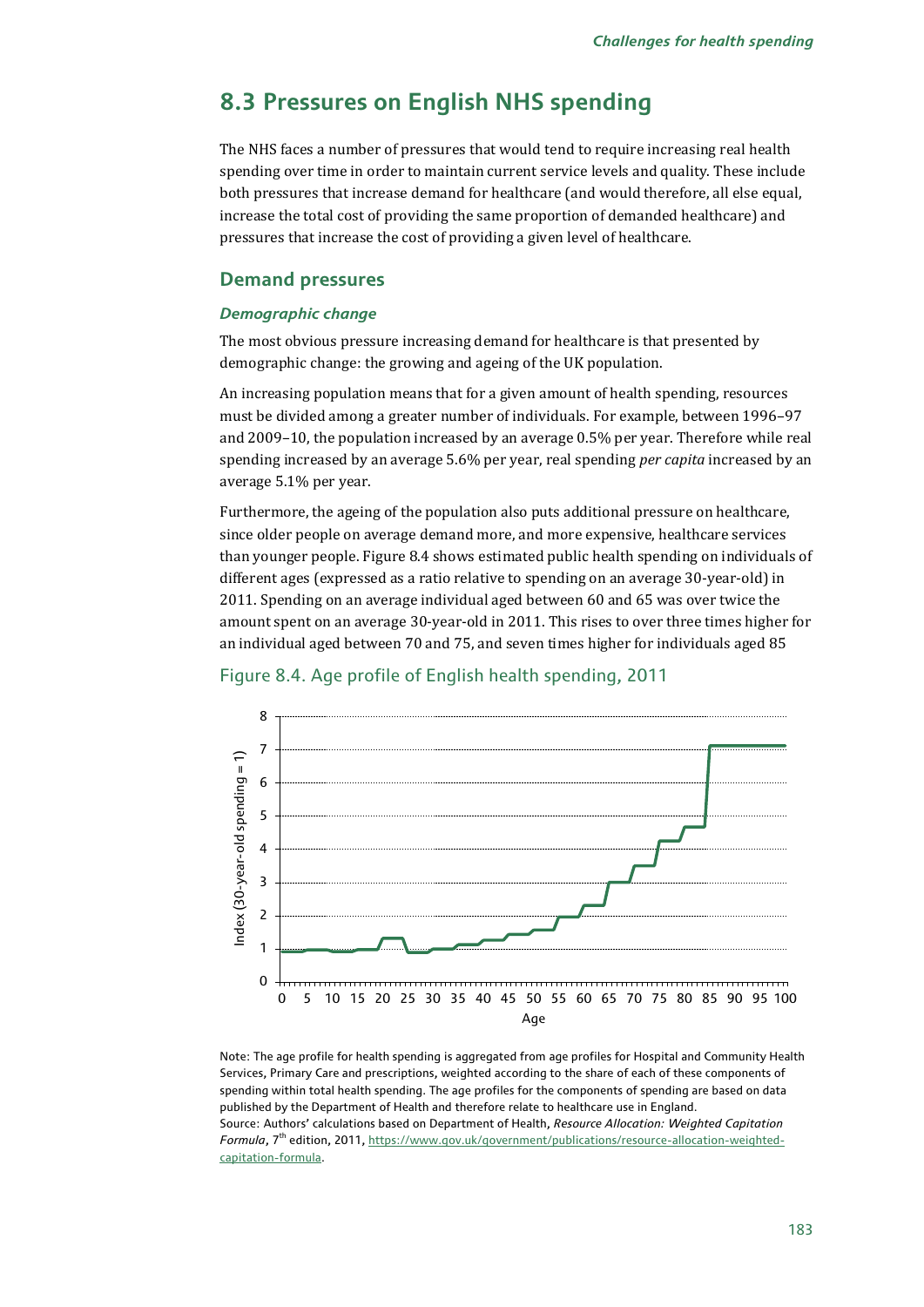#### *The IFS Green Budget: February 2015*

and over. This suggests that as the proportion of elderly patients within a given total increases, the demand for spending on healthcare will increase.

Exactly how much pressure the changing size and composition of the population will place on the NHS is difficult to estimate. In part, the ageing of the population is the result of past variation in birth rates. For example, between 1946 and 1950 the total fertility rate in England and Wales was an average 2.4 children per woman, compared with an average 1.8 children per woman over the period 1971 to 2013.[8](#page-8-0) This 'baby-boomer' generation are now in their mid to late 60s, and there are therefore an unusually large number of people starting to reach a relatively expensive period of life from the point of view of the health service. However, the ageing of the population is also arising from improvements in life expectancy meaning that people are living for longer, and the impact of this on demand for health services is much less certain. If individuals are enjoying more years in good health then, for example, the average 70-year-old in 2018 may be healthier than the average 70-year-old in 2011 – in which case using the age profile of spending in Figure 8.4 to estimate the impact of the changing age structure of the population on demand for health services would *overstate* the future increase in demand. On the other hand, if improvements in life expectancy mean that people who would previously have died have now not done so, but are alive in relatively poor health, then average health at older ages may decline over time – in which case using the age profile in Figure 8.4 would *understate* the future increase in demand for health services.

To keep pace with the changing size of the population (i.e. to keep real spending per person constant), real health spending would need to increase by 0.7% per year between 2015–16 and 2019–20, or 2.7% in total over the four years. In Table 8.3, we also set out how much health spending would need to increase in order to keep pace with both the changing size and age composition of the population, under the assumption that the relative levels of spending by age remain as set out in Figure 8.4. To maintain the current levels of average real spending per person at each age would require real increases in spending of 1.2% per year, or 4.9% in total over the four years up to 2019–20.

|                    | Real increase in health spending required to keep pace with:<br><b>Population growth</b> | Population growth and<br>changing age structure |  |  |
|--------------------|------------------------------------------------------------------------------------------|-------------------------------------------------|--|--|
| 2010-11 to 2015-16 | 3.5%<br>$(0.7%$ per year)                                                                | 5.8%<br>$(1.1%$ per year)                       |  |  |
| 2015-16 to 2019-20 | 2.7%<br>$(0.7%$ per year)                                                                | 4.9%<br>$(1.2%$ per year)                       |  |  |
| 2010-11 to 2019-20 | 6.3%<br>$(0.7%$ per year)                                                                | 11.0%<br>$(1.2%$ per year)                      |  |  |

## Table 8.3. Spending increases required to keep pace with demographic change

Note: These figures are calculated assuming that the real level of spending per person does not change over time and that the age profile of spending does not change from that estimated in 2011 (described in Figure 8.4). To the extent that older individuals become relatively more (less) costly over time, these figures will understate (overstate) the required spending increases.

Source: Authors' calculations based on 2012-based UK population projections from the Office for National Statistics and the age profile of spending described in Figure 8.4.

<span id="page-8-0"></span><sup>8</sup> Authors' calculations based on Office for National Statistics, 'Births in England and Wales 2013', Statistical Bulletin, 2014, [http://www.ons.gov.uk/ons/dcp171778\\_371129.pdf.](http://www.ons.gov.uk/ons/dcp171778_371129.pdf) The boom in the birth rate can be seen in figure 1.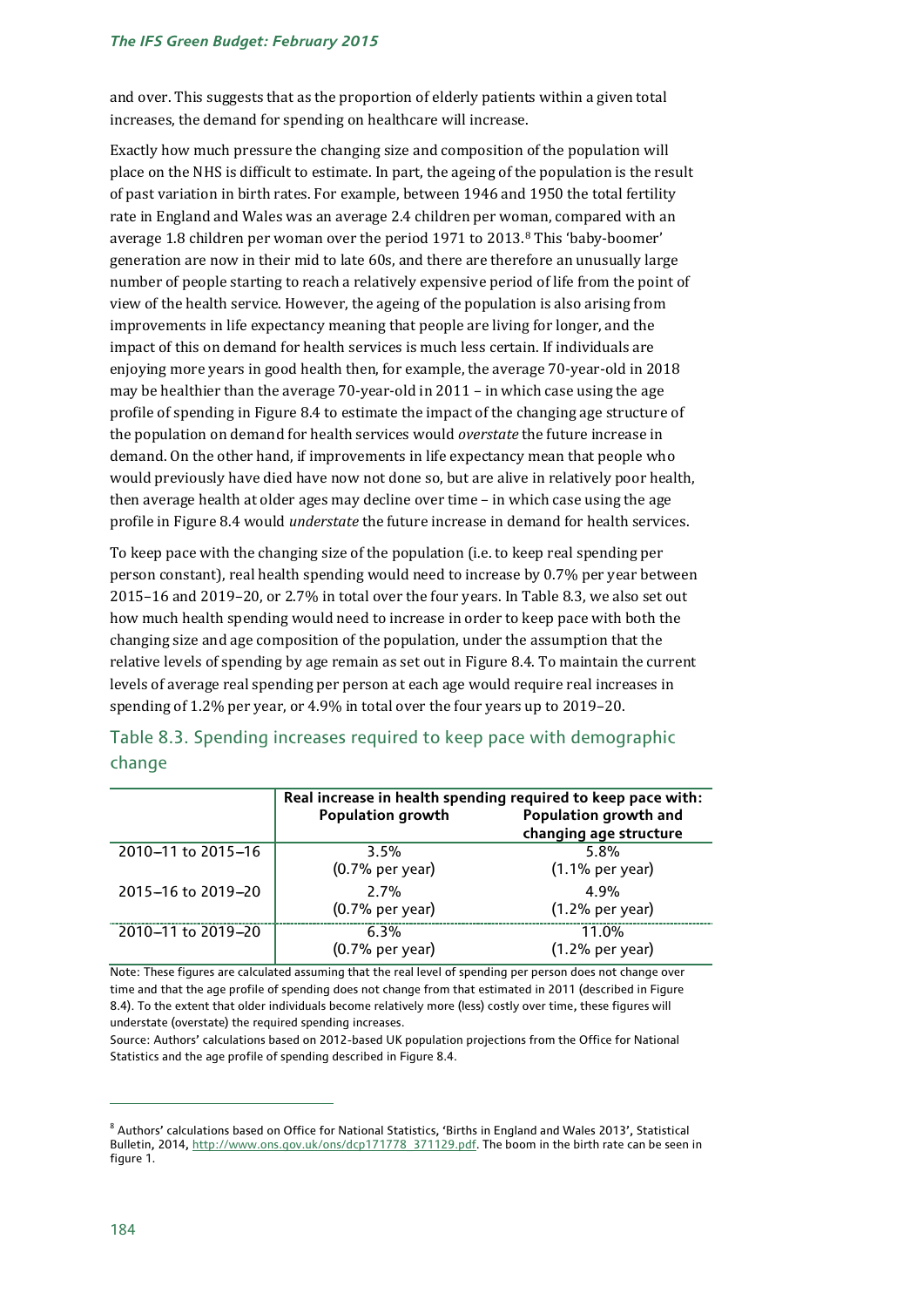#### *Other demand pressures*

The demand for healthcare also changes over time for reasons other than the changing size and age structure of the population. In particular, there is evidence that the prevalence of some chronic conditions is on the increase, even after controlling for demographic change. For example, the proportion of [th](#page-9-0)e adult population with diabetes is forecast to grow from 7.4% in 2013 to 9.5% by 2030.9

Changes in healthcare technology may improve the treatments that exist for certain conditions, and changes in government policy may change the availability of certain treatments through the NHS. These factors, combined with rising expectations, would also increase demand for healthcare, even in the absence of demographic change or changing prevalence of disease.

Estimating the likely impact of these factors on health demand is difficult, and studies that have done so have typically based projections on historic growth rates in healthcare use after demographic factors have been controlled for. Using this approach, the Nuffield Trust (2012) estimates that the increase in hospital admissions for patients with chronic conditions would increase demand for acute services in England by 1–2% per year between 2010–11 and 2021–22.[10](#page-9-1) NHS England (2013) estimates that non-demog[rap](#page-9-2)hic demand pressures could amount to 1.6% per year between 2013–14 and 2020–21.11 However, this is a difficult exercise and there are limitations to using the approach of extrapolating historical trends that need to be borne in mind. In particular, increases in NHS activity over the last decade may have been partly or largely *the result of* increased funding, rather than driven by demand pressures that are independent of funding levels. Therefore, in the absence of such large real increases in funding going forwards, demand pressure may turn out to be lower than the estimates of the Nuffield Trust and NHS England suggest.

#### *Summary*

j

Demand for healthcare services is increasing as the size of the population increases, the age structure of the population changes, and the prevalences of many chronic conditions increase. We have not produced new estimates of the total impact of all these pressures on the demand for healthcare. Existing estimates from the Nuffield Trust (2012) and NHS England (2013) suggest the combined impact of demographic changes and other pressures could increase demand by around 3% per year. For this rising demand to be satisfied without the quality of the care provided deteriorating, either the NHS would need an associated increase in its budget or productivity would need to increase in order to reduce the average cost of providing healthcare (or some combination of the two). Alternatively, the increased demand could not be satisfied, in which case careful consideration would need to be given to the most appropriate form of rationing.

<span id="page-9-0"></span><sup>9</sup> Adults are classified as 16 years and older. Public Health England (2014), *Adult Obesity and Type 2 Diabetes*, 2014,

[https://www.gov.uk/government/uploads/system/uploads/attachment\\_data/file/338934/Adult\\_obesity\\_and\\_](https://www.gov.uk/government/uploads/system/uploads/attachment_data/file/338934/Adult_obesity_and_type_2_diabetes_.pdf) [type\\_2\\_diabetes\\_.pdf.](https://www.gov.uk/government/uploads/system/uploads/attachment_data/file/338934/Adult_obesity_and_type_2_diabetes_.pdf)

<span id="page-9-1"></span><sup>10</sup> Nuffield Trust, *A Decade of Austerity? The Funding Pressures Facing the NHS from 2010/11 to 2021/22*, 2012, http:/[/www.nuffieldtrust.org.uk/sites/files/nuffield/121203\\_a\\_decade\\_of\\_austerity\\_full\\_report\\_1.pdf.](http://www.nuffieldtrust.org.uk/sites/files/nuffield/121203_a_decade_of_austerity_full_report_1.pdf)

<span id="page-9-2"></span> $11$  Note that this includes an estimate of demand growth due to the Integration Transformation Fund (which may effectively reallocate some NHS funds to activity not previously funded by the NHS) and seemingly an estimate of cost pressure from the revaluation of pensions. In the absence of these, the non-demographic demand pressures would be estimated at around 1.2%. Source: NHS England, 'The NHS belongs to the people: a call to action -- the technical annex', 2013, [http://www.england.nhs.uk/wp-content/uploads/2013/12/cta](http://www.england.nhs.uk/wp-content/uploads/2013/12/cta-tech-Annex.pdf)[tech-Annex.pdf.](http://www.england.nhs.uk/wp-content/uploads/2013/12/cta-tech-Annex.pdf)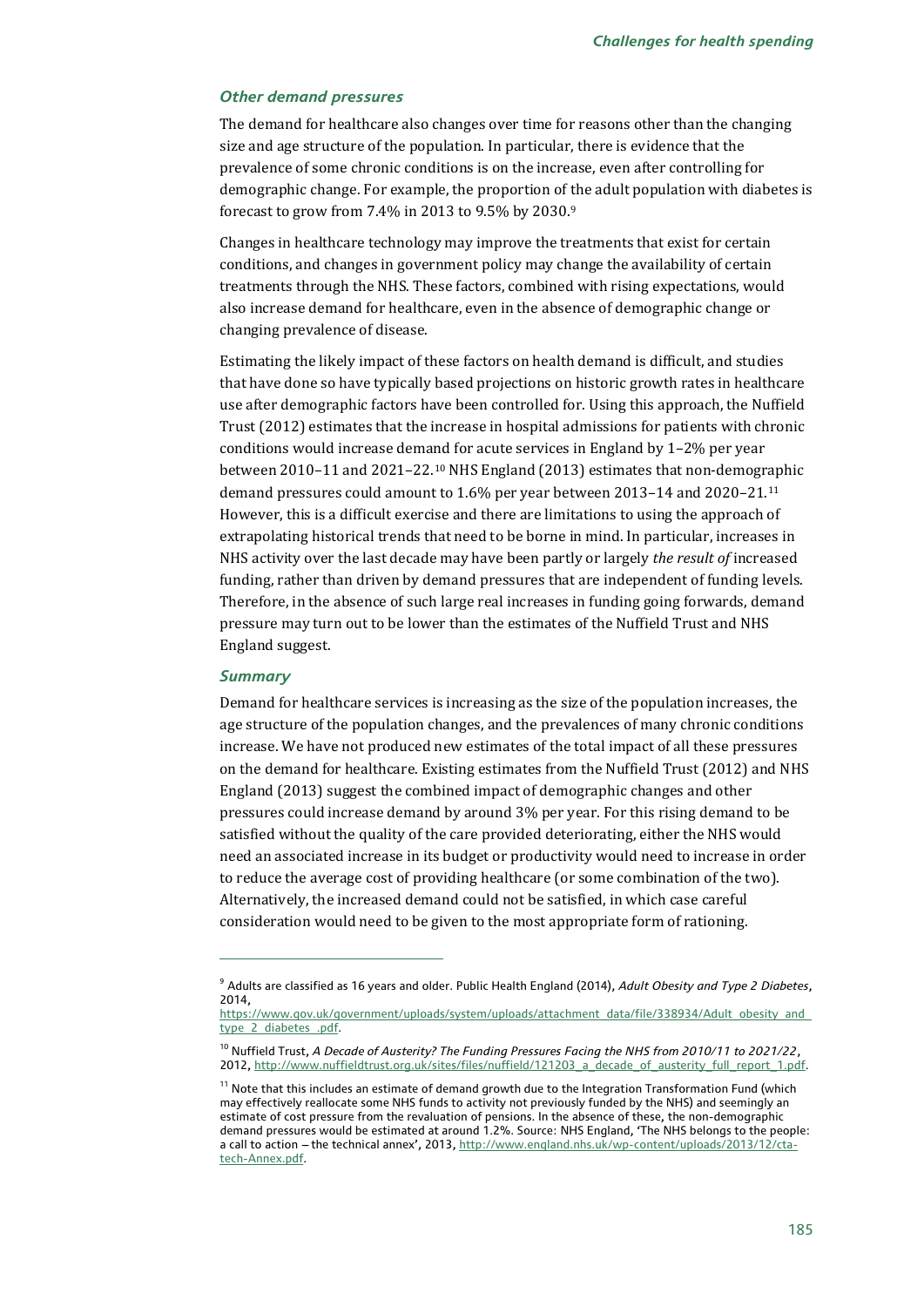#### **Cost pressures**

The NHS also faces a number of pressures that tend to increase the real cost of providing a given level of healthcare over time. Figure 8.5 shows how the cost of NHS Hospital and Community Health Services (HCHS) in England has changed since 1985–86, compared with economy-wide inflation (as measured by the GDP deflator).<sup>[12](#page-10-0)</sup> The health service cost index (HSCI) is an index that measures the change in the price of non-labour goods and services, the pay cost index (PCI) is an index that measures the change in the price of labour, and the HCHS pay and prices index is the weighted average of the two (taking into account the relative proportions of HCHS spending on non-labour and labour inputs).

In general, the change in the cost of non-labour goods and services purchased by the NHS has not been very dissimilar from the change in economy-wide prices. In contrast, the cost of HCHS labour has increased significantly faster than economy-wide inflation – by an average 2.7% per year in real terms between 1985–86 and 2008–09 (and 3.0% per year over the decade 1998–99 to 2008–09).

However, to the extent that these increases in the average cost of labour reflect improvements in the average productivity of the HCHS workforce, they do not really reflect a *pressure* on the NHS budget (since the increase in cost will be offset by an increase in productivity). But if, for example, these pay increases are driven by improvements in productivity elsewhere in the economy not matched in the NHS, with the NHS simply having to increase wages in order to recruit and retain a sufficient

Figure 8.5. NHS (Hospital and Community Health Services) pay cost index and health service cost index, 1985-86 to 2008-09

![](_page_10_Figure_6.jpeg)

Note: The pay cost index is a weighted average of increases in unit staff costs for each of the staff groups within the Hospital and Community Health Services sector. Pay cost inflation tends to be higher than pay settlement inflation because of an element of pay drift within each staff group (that is, there is a tendency for there to be a gradual shift up the incremental pay scales). The health service cost index measures the price change for 41 sub-indices of goods and services purchased by the NHS Hospital and Community Health Services, weighted according to the proportion of total expenditure that they represent. Source: Department of Health.

<span id="page-10-0"></span><sup>&</sup>lt;sup>12</sup> Note that the HCHS excludes primary care services (GPs).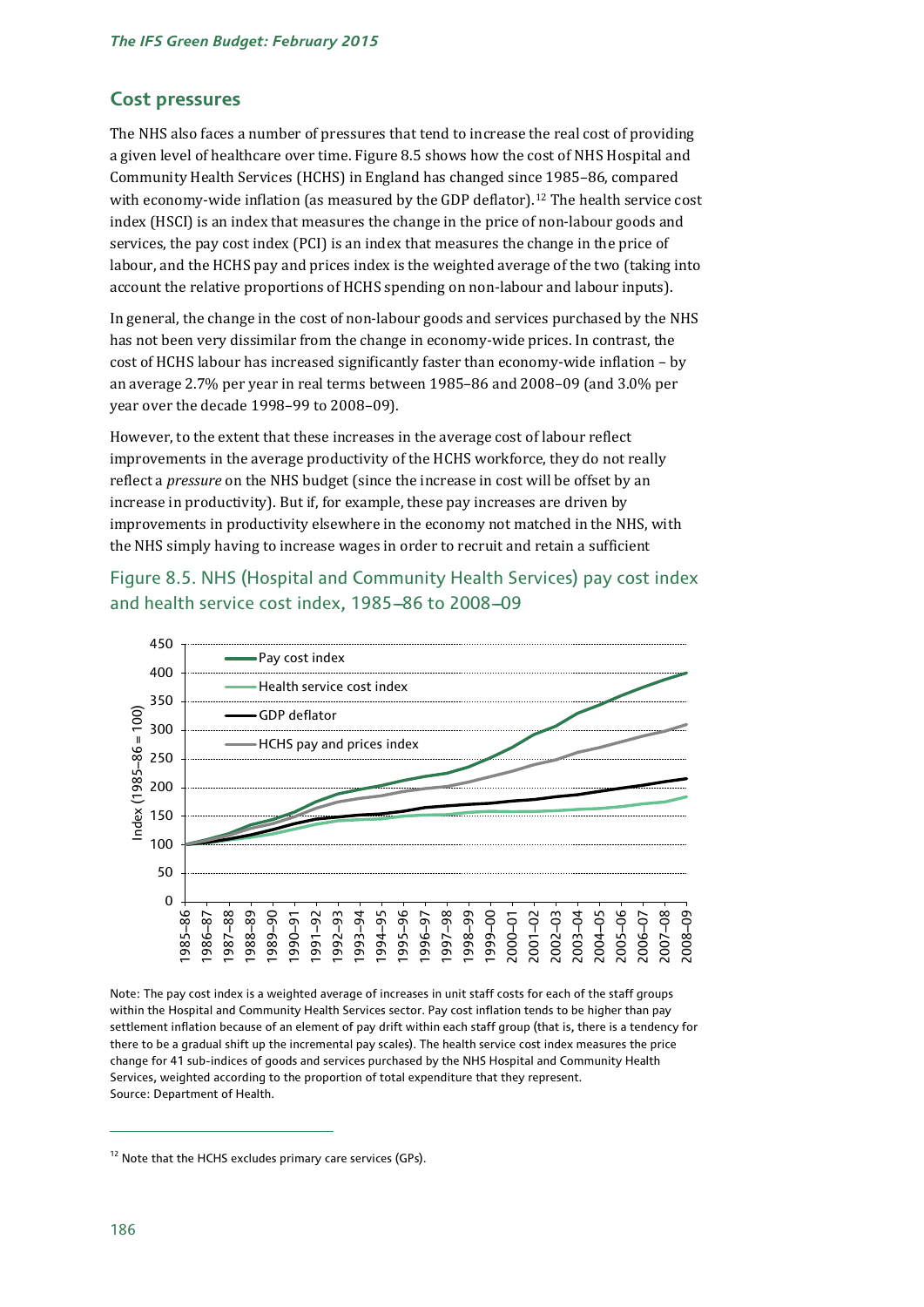number and quality of workers, then rising wages would represent a pressure for the NHS.

For example, over the period 1998–99 to 2008–09, the average increase in the real cost of labour was 3.0% but the average basic pay settlement set by the Department of Health was around 1% in real terms.<sup>[13](#page-11-0)</sup> Therefore around 2 percentage points of the average increase in pay observed arose from compositional changes in the workforce (e.g. increased average seniority and substitution between different types of workers). This may have reflected improvements in average productivity – i.e. increases in the relative prevalence of more productive workers – in which case a better estimate of the financial pressure faced by the NHS over this period from wage pressures may be around 1% per year rather than 3% per year.

Assuming pay accounts for 70% of the NHS budget, each 1% increase in pay would imply upward pressure on average real costs across the NHS of 0.7%.[14](#page-11-1) Over the period 2015– 16 to 2019–20, the Office for Budget Responsibility (OBR) is forecasting average earnings growth across the whole economy of 2.0% per year in real terms (deflated using the GDP deflator). To the extent that the NHS has to keep pace with this wage growth but there is no associated increase in productivity of NHS workers, this could result in cost pressure for the NHS of around 1.4% per year.

NHS England has also pointed to the rising real cost of high-cost drugs for specialist services (such as cancer treatment) adding to the financial pressures facing the NHS. These cost increases would reflect a financial pressure, rather than being perfectly offset by a productivity improvement, if the average increase in the cost of the drugs is greater than the improvement in the quality-adjusted health outcomes arising from use of the drugs. Furthermore, even if the rise in the cost of drugs did reflect an improvement in health outcomes (and therefore cost pressure was theoretically matched by an increase in productivity), this may still result in pressure for additional financial resources. For example, consider a more expensive drug that improves the quality of life of someone with a given condition relative to an existing drug. The new drug would improve productivity (since the quality-adjusted health outcome is better), but would still require greater financing to be devoted to treating that particular condition – either requiring funding to be transferred from elsewhere or increasing financial pressures overall.[15](#page-11-2)

## **Productivity**

j

Increases in demand and/or pressure from rising costs could be met without increases in the budget of the NHS if productivity were increased, i.e. if more efficient use of inputs could result in improved health outcomes for the same level of inputs.

Productivity in the NHS is notoriously difficult to measure, in particular because quantifying the 'output' of the health service, and particularly the *quality* of that output, is very difficult. The estimates that exist vary – highlighting the uncertainty about NHS

<span id="page-11-0"></span><sup>&</sup>lt;sup>13</sup> This is calculated as a weighted average of the settlements for the component staff groups that make up the HCHS workforce. See NHS England, 'The NHS belongs to the people: a call to action - the technical annex', 2013, [http://www.england.nhs.uk/wp-content/uploads/2013/12/cta-tech-Annex.pdf.](http://www.england.nhs.uk/wp-content/uploads/2013/12/cta-tech-Annex.pdf)

<span id="page-11-1"></span><sup>&</sup>lt;sup>14</sup> In 2013-14, pay accounted for 71% of the cost of acute NHS care. Source: NHS England, 'The NHS belongs to the people: a call to action – the technical annex', 2013[, http://www.england.nhs.uk/wp](http://www.england.nhs.uk/wp-content/uploads/2013/12/cta-tech-Annex.pdf)[content/uploads/2013/12/cta-tech-Annex.pdf.](http://www.england.nhs.uk/wp-content/uploads/2013/12/cta-tech-Annex.pdf) 

<span id="page-11-2"></span> $15$  By contrast, a more expensive drug that reduced the need for some other intervention would improve productivity (since the same health outcome could be achieved with fewer inputs), and also the higher cost of the drug could be met by reallocating spending from the intervention that is no longer required.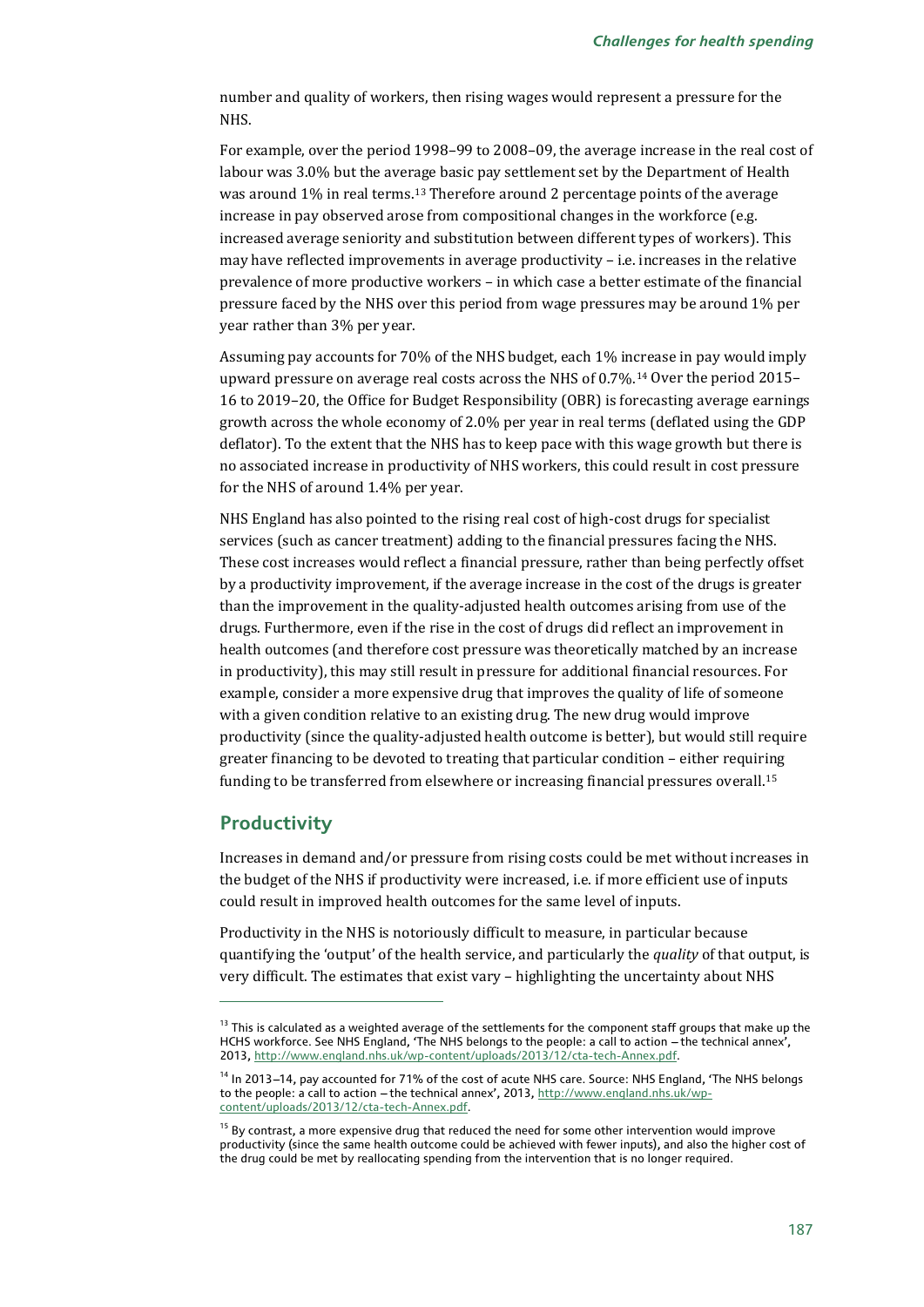productivity – but in general suggest productivity improvements have proved hard to come by in the past. The latest Office for National Statistics (ONS) estimate is that NHS productivity increased by an average 0.4% per year between 1995 and 2010 (0.6% between 2004 and 2010).[16](#page-12-0) On the other hand, recent analysis from the Centre for Health Economics estimates that NHS productivity increased by an average 1.3% per year between 2004–05 and 2010–11.[17](#page-12-1) There are limited data on NHS productivity prior to 1995 – this is discussed in more detail by the OBR in appendix B of its 2012 Fiscal Sustainability Report – but the estimates that do exist suggest productivity growth of less than 1% per year over the longer term.<sup>[18](#page-12-2)</sup>

Even if productivity improves over a given time period, this does not necessarily imply that the average cost of healthcare declines over that period, since the productivity improvement may not be enough to offset the pressure from rising costs. For example, the ONS estimates that over the period 1995 to 2010 the average real cost of providing healthcare output increased by 0.2%, despite productivity increases of an average 0.4% per year.

## **Pressures since 2010-11**

As early as 2009, the NHS in England was looking ahead to the period from 2010–11 onwards when tight financial settlements were expected as part of the government's overall fiscal consolidation. In his 2008–09 NHS Chief Executive's Annual Report, the then Chief Executive of the NHS in England, Sir David Nicholson, challenged the NHS to find £15–20 billion of annual efficiency savings by 2014 (compared with 2011).[19](#page-12-3) This resulted in the 'QIPP (Quality, Innovation, Productivity and Prevention)' initiative that planned to find such savings while at the same time improving quality of care. The intention is that efficiency savings will be sufficient for the NHS both to meet increased demand and to improve quality, despite the small increase in real spending since 2010.

The NHS has been considerably assisted over this period by the fact that, in stark contrast to the period illustrated in Figure 8.5, since 2010–11 the real cost of labour has been declining. The government has restrained pay across the public sector: in 2011–12 and 2012–13, the government froze the level of public sector pay scales (in nominal terms) for all but the lowest-paid workers (those earning a full-time equivalent wage of  $E21,000$ or less received a pay rise of £250 over the two years – an increase of at least 1.2% per year). In both 2013–14 and 2014–15, the average increase was constrained to 1%, and this is planned to be repeated in 2015–16. Furthermore, the Department of Health decided not to accept the 1% increase in the pay scales recommended by the NHS Pay Review Body for 2015–16. Originally, DH planned to freeze pay scales (with the proviso that those who would not receive a pay rise through incremental progression would receive a pay rise of 1%); however, recent reports suggest negotiations between the government and the unions representing NHS workers will result in increases to some

[http://www.york.ac.uk/media/che/documents/papers/researchpapers/CHERP87\\_NHS\\_productivity.pdf.](http://www.york.ac.uk/media/che/documents/papers/researchpapers/CHERP87_NHS_productivity.pdf)

<span id="page-12-0"></span><sup>&</sup>lt;sup>16</sup> Office for National Statistics, 'Public service productivity estimates: healthcare, 2010', 2012, [http://www.ons.gov.uk/ons/dcp171766\\_289768.pdf.](http://www.ons.gov.uk/ons/dcp171766_289768.pdf)

<span id="page-12-1"></span><sup>17</sup> C. Bojke, A. Castelli, K. Grasic, A. Street and P. Ward, *NHS Productivity from 2004/05 to 2010/11*, Centre for Health Economics, Research Paper 87, 2013,

<span id="page-12-2"></span><sup>18</sup> Office for Budget Responsibility, *Fiscal Sustainability Report July 2012*, 2012, [http://budgetresponsibility.org.uk/fiscal-sustainability-report-july-2012/.](http://budgetresponsibility.org.uk/fiscal-sustainability-report-july-2012/)

<span id="page-12-3"></span><sup>&</sup>lt;sup>19</sup> NHS, *The Year: NHS Chief Executive's Annual Report 2008-09*, 2009, [http://webarchive.nationalarchives.gov.uk/20130107105354/http://www.dh.gov.uk/prod\\_consum\\_dh/groups](http://webarchive.nationalarchives.gov.uk/20130107105354/http:/www.dh.gov.uk/prod_consum_dh/groups/dh_digitalassets/documents/digitalasset/dh_099700.pdf) [/dh\\_digitalassets/documents/digitalasset/dh\\_099700.pdf.](http://webarchive.nationalarchives.gov.uk/20130107105354/http:/www.dh.gov.uk/prod_consum_dh/groups/dh_digitalassets/documents/digitalasset/dh_099700.pdf)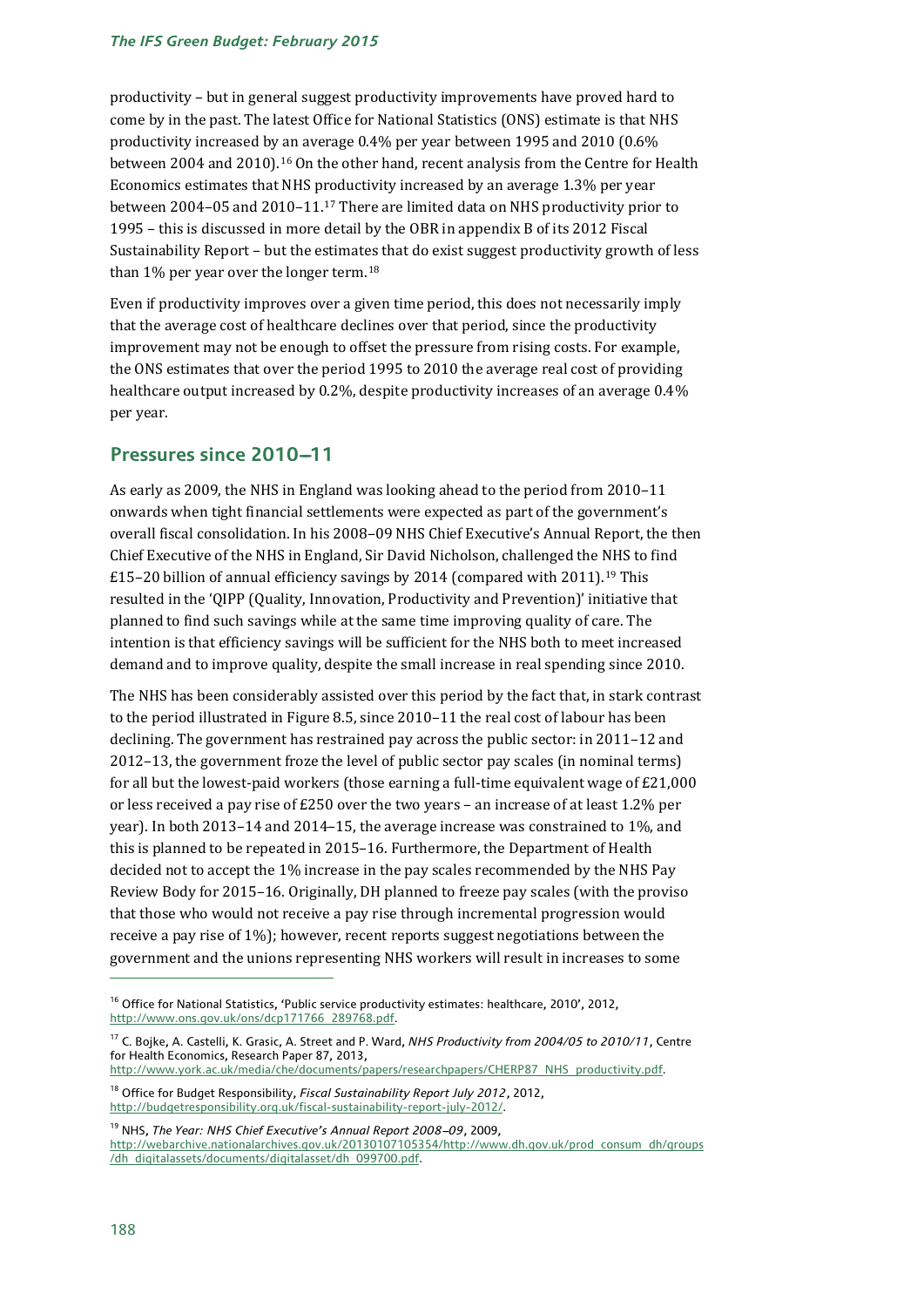parts of the pay scales.[20](#page-13-0) Over the period September 2010 to September 2015, household inflation – as measured by the consumer price index – is expected to average 2.5% per year.

These reductions in the real pay of the NHS HCHS workforce do not appear to have made it harder for the NHS to recruit or retain high-quality workers: the 2014 report of the NHS Pay Review Body reported 'We do not see any current signs of general recruitment and retention issues, and staff turnover is generally low'.[21](#page-13-1) This is most likely because real wages have been declining on average across the economy since 2008,<sup>[22](#page-13-2)</sup> and therefore the relative attractiveness of working in the NHS compared with other occupations has not declined in the way that a decline in real NHS earnings in isolation would suggest. For example, in 2013, full-time nurses were on average at the 68th percentile of the hourly earnings distribution of full-time employees, compared with the 66th percentile in 2008.[23](#page-13-3)

As real wages recover in the rest of the economy going forwards (the OBR forecasts this will be the case from 2014), it will probably become increasingly difficult for the Department of Health to restrain the growth of NHS wages without there being a detrimental impact on morale and the quality of labour input. If the employment composition remained as it was in 2013 but nurses' wages increased by 1% (nominal) each year from 2013 while all other employee wages increased by the average earnings growth forecast by the OBR (1.8% in 2014, 2.0% in 2015 and 3.1% in 2016), then the average position of full-time nurses in the earnings distribution would fall below the 2008 level in 2016. Wages are therefore more likely to put upward cost pressure on the NHS budget in future.

NHS England is optimistic about the prospects for increasing NHS efficiency going forwards. In its 'Five Year Forward View' published in October 2014, it stated: 'A 1.5% net efficiency increase each year over the next Parliament should be obtainable if the NHS is able to accelerate some of its current efficiency programmes. … Our ambition, however, would be for the NHS to achieve 2% net efficiency gains each year for the rest of the decade – possibly increasing to 3% over time'.[24](#page-13-4) Such productivity increases are likely to be crucial if the NHS is to maintain levels of service quality and quantity going forwards, given the demand pressures it faces and the continued reductions in overall public spending that the government is planning.

#### *Indicators of performance*

j

Estimates of NHS productivity are not available for the period since 2010. An alternative way of trying to understand how the NHS is coping with its financial pressures is to examine indicators of NHS performance directly. Unsurprisingly, there has been considerable attention paid to such indicators in recent years. For example, 'QualityWatch' run by the Nuffield Trust and the Health Foundation tracks a range of

<span id="page-13-1"></span><sup>21</sup> Page xii of NHS Pay Review Body, *Twenty-Eighth Report 2014*,

[https://www.gov.uk/government/uploads/system/uploads/attachment\\_data/file/288690/NHS\\_Pay\\_Review\\_2](https://www.gov.uk/government/uploads/system/uploads/attachment_data/file/288690/NHS_Pay_Review_28th_repot.pdf) [8th\\_repot.pdf.](https://www.gov.uk/government/uploads/system/uploads/attachment_data/file/288690/NHS_Pay_Review_28th_repot.pdf)

<span id="page-13-0"></span><sup>20</sup> [http://www.bbc.co.uk/news/health-31009233.](http://www.bbc.co.uk/news/health-31009233)

<span id="page-13-2"></span><sup>&</sup>lt;sup>22</sup> Office for National Statistics, 'Annual Survey of Hours and Earnings, 2014 provisional results', Statistical Bulletin, 2014[, http://www.ons.gov.uk/ons/dcp171778\\_385428.pdf.](http://www.ons.gov.uk/ons/dcp171778_385428.pdf) 

<span id="page-13-3"></span><sup>&</sup>lt;sup>23</sup> Authors' calculations using the Annual Survey of Hours and Earnings, 2008 and 2013. Note that these figures do not control for changes in the composition of the workforce.

<span id="page-13-4"></span><sup>&</sup>lt;sup>24</sup> Pages 35-36 of NHS England, *Five Year Forward View*, 2014, [http://www.england.nhs.uk/wp](http://www.england.nhs.uk/wp-content/uploads/2014/10/5yfv-web.pdf)[content/uploads/2014/10/5yfv-web.pdf.](http://www.england.nhs.uk/wp-content/uploads/2014/10/5yfv-web.pdf)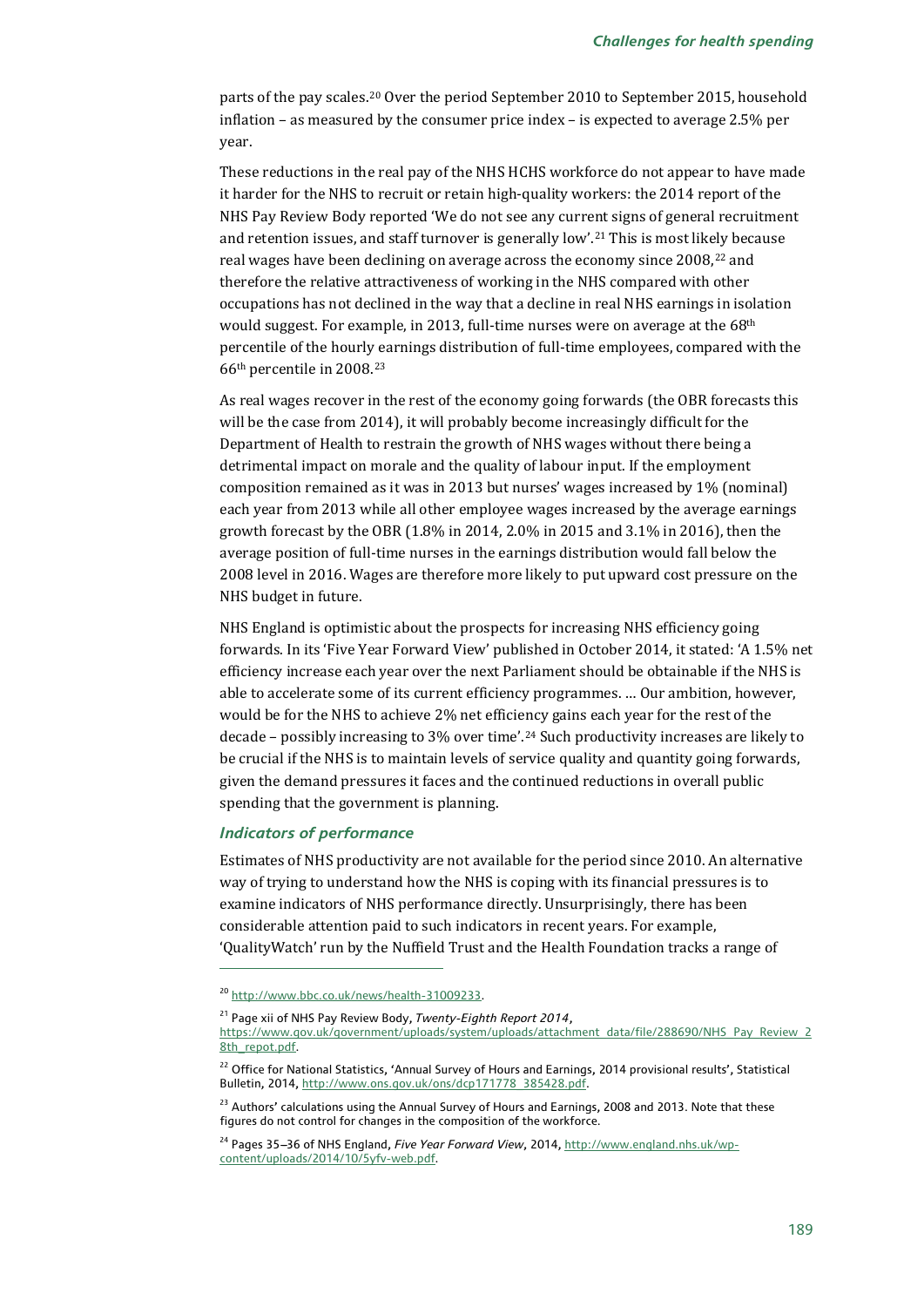#### *The IFS Green Budget: February 2015*

indicators to assess how quality in the health and social care sector is changing over time, while the King's Fund produce a Quarterly Monitoring Report that collates and comments on a range of NHS performance data.[25](#page-14-0)

It is worth pointing out that many measures of NHS performance – particularly those for which the government has set explicit targets – have the disadvantage that they potentially inappropriately distort activity towards the outcome being measured, and away from other aspects of performance that are not measured but which might be as, or even more, important. Performance indicators should therefore be interpreted with caution, particularly when targets have been introduced, changed or removed, and as wide an array of indicators as possible should be considered.

Two often-cited indicators of NHS performance are described in Figures 8.6 and 8.7. Waiting times for elective procedures have attracted much attention over the last 15 years. Since 2008, there have been targets that 90% of admitted patients ('inpatients'), and 95% of non-admitted patients ('outpatients'), should wait a maximum of 18 weeks between referral and treatment.[26](#page-14-1) Figure 8.6 compares the proportions of inpatients and outpatients who have waited no more than 18 weeks for treatment each month between March 2008 and October 2014. Since December 2012, the proportion of both inpatients and outpatients treated within 18 weeks has fallen. Moreover, the percentage of inpatients treated within 18 weeks was below the 90% target in March 2014 and between July 2014 and October 2014 (the latest data available at the time of writing). However, it is important to note that despite these recent declines in performance,

![](_page_14_Figure_4.jpeg)

Figure 8.6. Percentage of inpatients and outpatients waiting no more than 18 weeks following referral

Source: NHS England, 'Consultant-led referral to treatment waiting times data', [http://www.england.nhs.uk/statistics/statistical-work-areas/rtt-waiting-times/rtt-data-2014-15/.](http://www.england.nhs.uk/statistics/statistical-work-areas/rtt-waiting-times/rtt-data-2014-15/)

<span id="page-14-0"></span><sup>&</sup>lt;sup>25</sup> QualityWatch can be accessed at http:/[/www.qualitywatch.org.uk.](http://www.qualitywatch.org.uk/) The NHS performance data from the King's Fund's Quarterly Monitoring Report, October 2014, can be accessed at [http://qmr.kingsfund.org.uk/2014/13/data.](http://qmr.kingsfund.org.uk/2014/13/data)

<span id="page-14-1"></span> $26$  The maximum 18-week wait refers to the period between the initial referral by a GP and either an inpatient admission (for admitted patients) or an outpatient appointment with a consultant (for non-admitted patients). These targets were introduced by the NHS Improvement Plan (2004), and replaced the (gradually strengthening) waiting times targets that had been first introduced by the Labour government in 2001.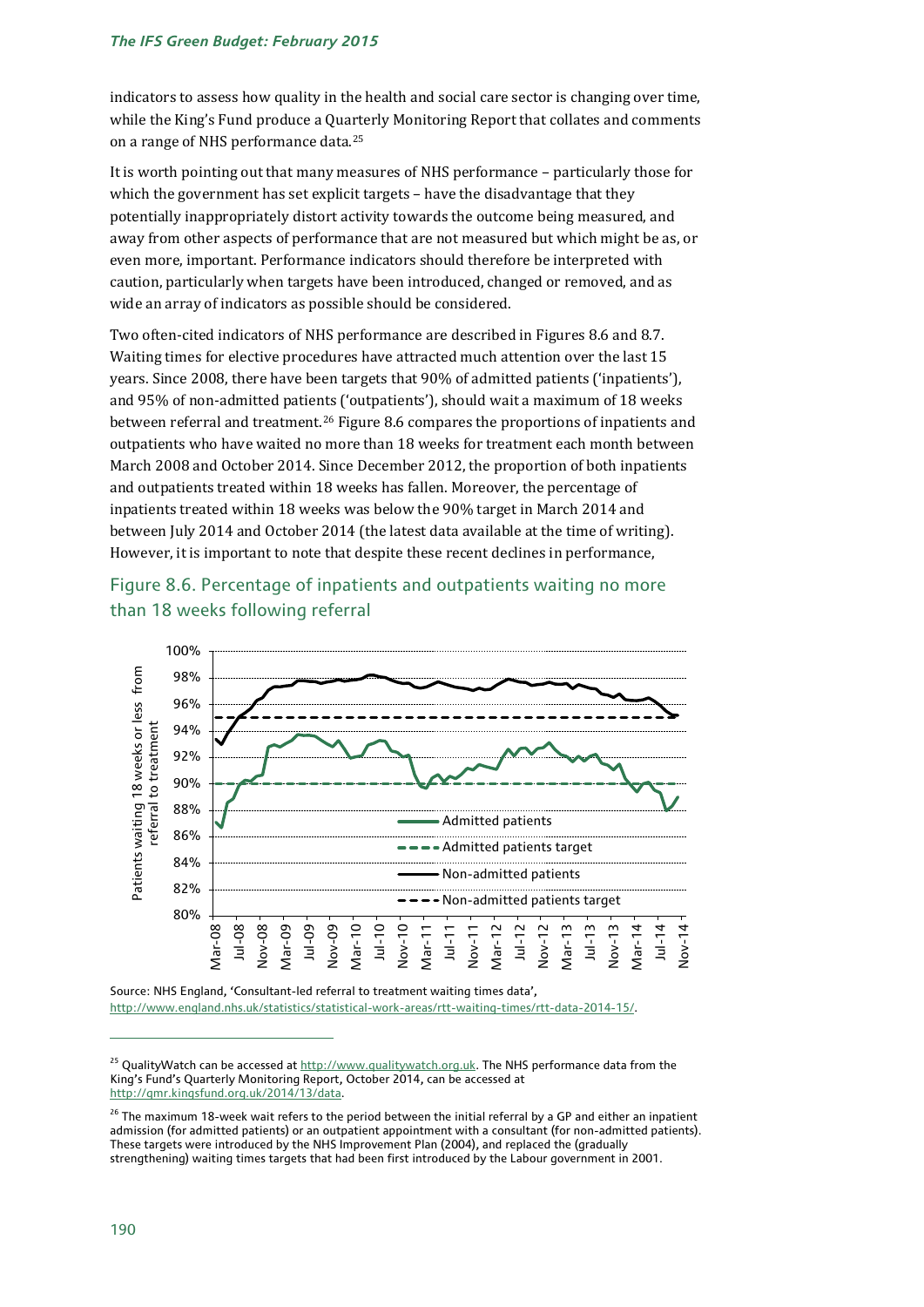waiting times for elective procedures are still performing well by historical standards, and remain vastly below waiting times prior to the introduction of the 18-week target in 2008.

A second target that has received much attention is waiting times for Accident and Emergency (A&E) care. In 2003, a target was set that 98% of patients should spend no longer than four hours waiting for admission, treatment or discharge in A&E, with this target coming into force at the end of 2005.[27](#page-15-0) Performance on this measure improved with the introduction of this target, and the target was largely met throughout the period between January 2006 and April 2010.

This target was relaxed somewhat in 2010–11, with the new coalition government setting a target of 95%.[28](#page-15-1) Figure 8.7 shows how waiting times have evolved on a weekly basis since November 2010.[29](#page-15-2) The 95% target was generally achieved until December 2012, although the decrease in the proportion of patients treated within four hours is noticeable. Between December 2012 and April 2013, the target was frequently breached, before performance subsequently improved. However, recent months have seen a significant decline in the proportion of patients treated within four hours. The 95% target was breached in every week between the end of September 2014 and the beginning of January 2015, with only 86.7% of patients treated within four hours in the week ending 4 January 2015.

## Figure 8.7. Percentage of patients who are treated, discharged or transferred within four hours of arrival at an Accident and Emergency department

![](_page_15_Figure_5.jpeg)

Source: NHS England, 'A&E attendances and emergency admissions',

j

[http://www.england.nhs.uk/statistics/statistical-work-areas/ae-waiting-times-and-activity/weekly-ae](http://www.england.nhs.uk/statistics/statistical-work-areas/ae-waiting-times-and-activity/weekly-ae-sitreps-2014-15/)[sitreps-2014-15/.](http://www.england.nhs.uk/statistics/statistical-work-areas/ae-waiting-times-and-activity/weekly-ae-sitreps-2014-15/)

[http://www.nhs.uk/NHSEngland/thenhs/nhshistory/Pages/NHShistory2000s.aspx.](http://www.nhs.uk/NHSEngland/thenhs/nhshistory/Pages/NHShistory2000s.aspx)

<span id="page-15-0"></span><sup>&</sup>lt;sup>27</sup> The target is set at less than 100% to allow for a small number of patients with clinical needs requiring more than four hours in A&E. For more details, see

<span id="page-15-1"></span><sup>28</sup> I. Blunt, *Focus on: A&E Attendances: Why Are Patients Waiting Longer?*, QualityWatch, 2014, [http://www.nuffieldtrust.org.uk/sites/files/nuffield/publication/140724\\_focus\\_on\\_ae\\_attendances.pdf.](http://www.nuffieldtrust.org.uk/sites/files/nuffield/publication/140724_focus_on_ae_attendances.pdf)

<span id="page-15-2"></span><sup>&</sup>lt;sup>29</sup> Weekly waiting times data are unavailable before this date. Quarterly data are available from April 2004 at [http://www.england.nhs.uk/statistics/statistical-work-areas/ae-waiting-times-and-activity/weekly-ae](http://www.england.nhs.uk/statistics/statistical-work-areas/ae-waiting-times-and-activity/weekly-ae-sitreps-2014-15/)[sitreps-2014-15/.](http://www.england.nhs.uk/statistics/statistical-work-areas/ae-waiting-times-and-activity/weekly-ae-sitreps-2014-15/)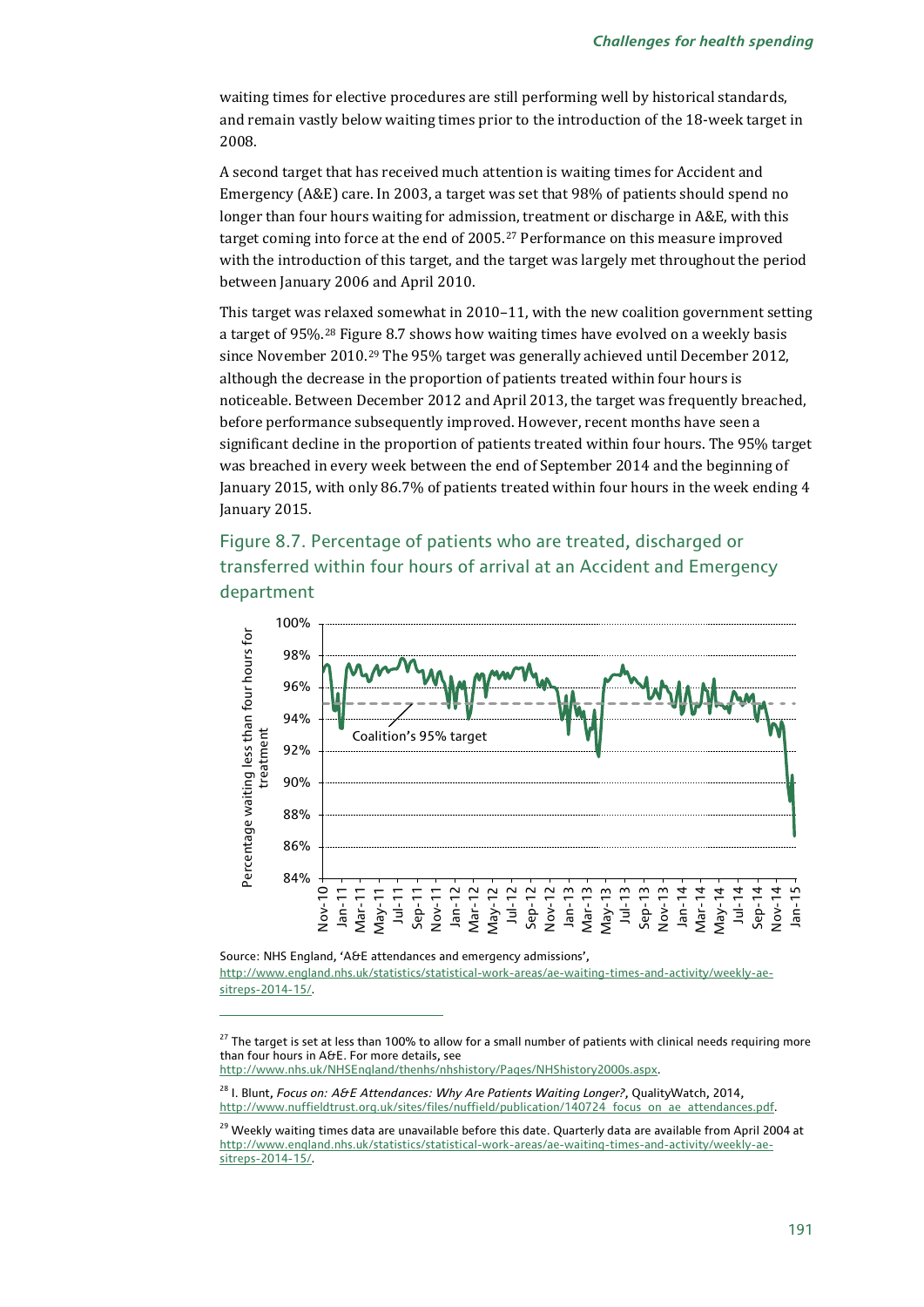These data suggest that NHS performance initially held up reasonably well despite the budget freeze, but that recently performance – at least on these measures – has started to decline.

## **8.4 The outlook for English health spending**

The combination of pressures illustrated above led NHS England to estimate that it faces combined demand and cost pressures of about 3.5% per year in real terms between 2013–14 and 2020–21, which would amount to real-terms funding pressures of an annual £27 billion (2015–16 prices) in 2020–21 (around £[30](#page-16-0) billion in 2020–21 prices).<sup>30</sup> To meet these pressures without reducing quality would require either increases in real funding or increases in productivity or both. The NHS England 'Five Year Forward View' published in October 2014 set out a number of different scenarios for how this could be achieved, including an increase in productivity of 0.8% per year and an annual real funding increase of £21 billion by 2020–21, and an increase in productivity of 1.5% per year and a funding increase of £16 billion by 2020–21.<sup>[31](#page-16-1)</sup> The combination of productivity improvements and real funding increases championed by NHS Chief Executive Simon Stevens is an increase in the annual NHS England budget of £8 billion by 2020–21 and implied productivity improvements averaging 2.4% per year.<sup>[32](#page-16-2)</sup>

Table 8.4 sets out for each of these scenarios the increase in the Department of Health budget that would be needed between 2015–16 and 2019–20, assuming that aspects of DH spending other than the NHS England budget are frozen in real terms over this period.[33,](#page-16-3)[34](#page-16-4) These figures are calculated assuming that the real budget for NHS England increases by £2.4 billion (2015–16 prices) between 2013–14 and 2015–16; this is equal to the real increase in the total NHS England budget over that period that was set out in the November 2014 Mandate to NHS England (£0.7 billion in 2015–16 prices) plus £1.7 billion that appears to have been allocated to NHS England in the 2014 Autumn Statement.<sup>[35](#page-16-5)</sup> In other words, we are assuming that  $E2.6$  billion (2020–21 prices) of the required increase in NHS England spending is already being planned to be achieved by 2015–16.

<span id="page-16-0"></span> $30$  The figure in the NHS England calculations is £29 billion in 2020–21 prices, but this is presented rounded to £30 billion. Source: NHS England, 'The NHS belongs to the people: a call to action', 2013, [http://www.england.nhs.uk/wp-content/uploads/2013/07/nhs\\_belongs.pdf](http://www.england.nhs.uk/wp-content/uploads/2013/07/nhs_belongs.pdf) and NHS England, 'The NHS belongs to the people: a call to action - the technical annex'[, http://www.england.nhs.uk/wp](http://www.england.nhs.uk/wp-content/uploads/2013/12/cta-tech-Annex.pdf)[content/uploads/2013/12/cta-tech-Annex.pdf.](http://www.england.nhs.uk/wp-content/uploads/2013/12/cta-tech-Annex.pdf) 

<span id="page-16-1"></span><sup>31</sup> NHS England, *Five Year Forward View*, 2014[, http://www.england.nhs.uk/wp](http://www.england.nhs.uk/wp-content/uploads/2014/10/5yfv-web.pdf)[content/uploads/2014/10/5yfv-web.pdf.](http://www.england.nhs.uk/wp-content/uploads/2014/10/5yfv-web.pdf)

<span id="page-16-2"></span><sup>32</sup> As reported by, for example, *The Telegraph*: [http://www.telegraph.co.uk/news/nhs/11181496/NHS-needs-](http://www.telegraph.co.uk/news/nhs/11181496/NHS-needs-8-bn-funding-boost-and-major-reforms-says-health-chief.html)[8-bn-funding-boost-and-major-reforms-says-health-chief.html.](http://www.telegraph.co.uk/news/nhs/11181496/NHS-needs-8-bn-funding-boost-and-major-reforms-says-health-chief.html)

<span id="page-16-3"></span><sup>&</sup>lt;sup>33</sup> The NHS in England accounts for around 90% of the budget of the Department of Health. The rest is comprised of DH programme and administration expenditure, spending by Health Education England, spending by special health authorities, spending by Public Health England and non-departmental public bodies, and grants to local authorities. Source: Department of Health, *Annual Report and Accounts 2013--14*, 2014.

<span id="page-16-4"></span> $34$  The DH budget would need to continue to increase at the same average annual rate for a further year (2020– 21) in order to achieve the full funding increase that NHS England estimates it needs by 2020-21. We focus only on the period up to 2019-20 because this is the end of the current government forecast horizon.

<span id="page-16-5"></span><sup>&</sup>lt;sup>35</sup> Department of Health, *The Mandate - A Mandate from the Government to NHS England: April 2014 to March 2015*, 2014,

http:/[/www.gov.uk/government/uploads/system/uploads/attachment\\_data/file/383495/2902896\\_DoH\\_Man](http://www.gov.uk/government/uploads/system/uploads/attachment_data/file/383495/2902896_DoH_Mandate_Accessible_v0.2.pdf) [date\\_Accessible\\_v0.2.pdf.](http://www.gov.uk/government/uploads/system/uploads/attachment_data/file/383495/2902896_DoH_Mandate_Accessible_v0.2.pdf) Secretary of State for Health, Jeremy Hunt, announced the additional £1.7 billion for the NHS in a statement on the NHS 'Five Year Forward View', *Hansard*, 1 December 2014, column 47.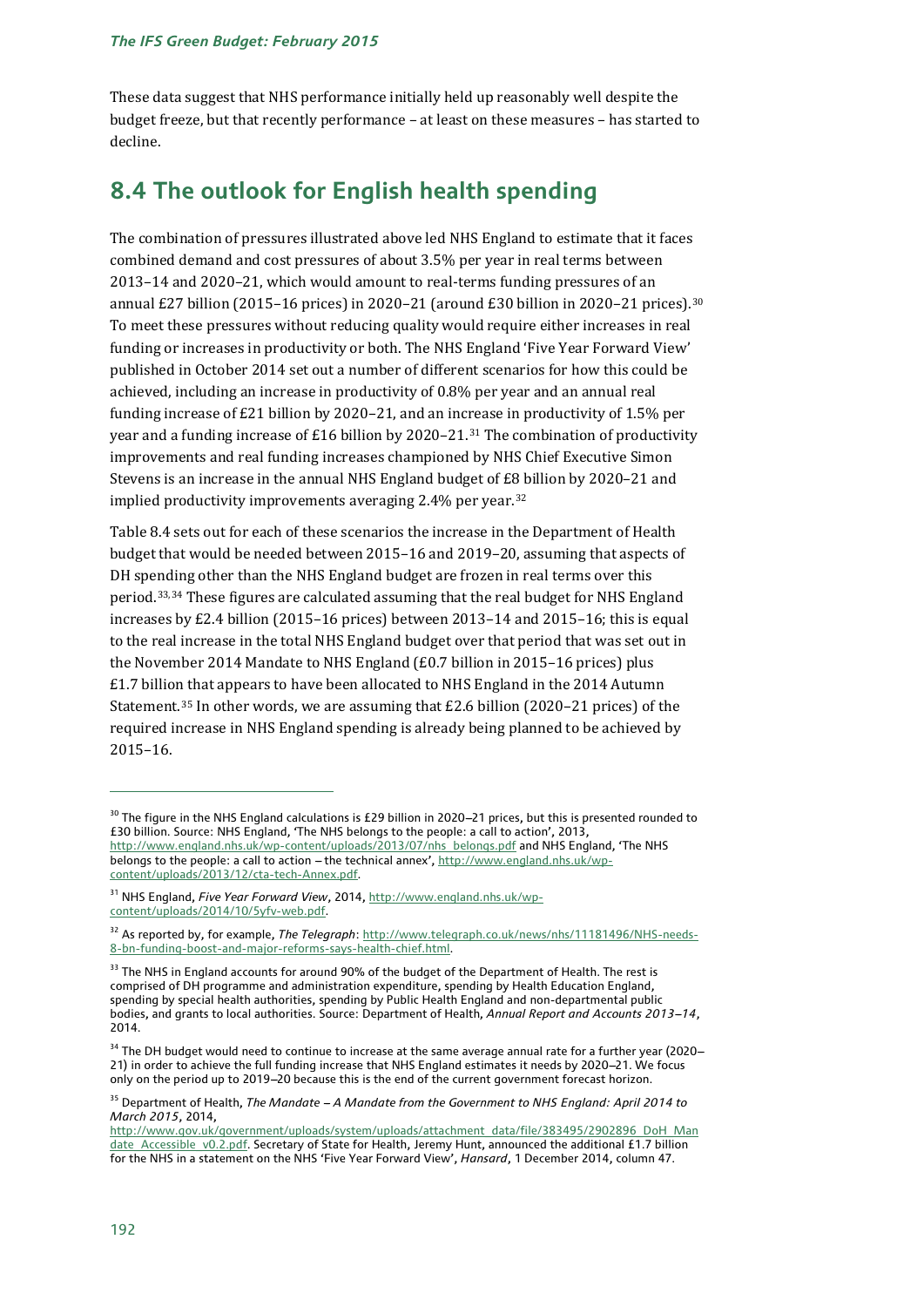| <b>NHS productivity</b><br>improvement of: | Demand pressures met by: | Real increase in NHS England<br>budget by 2020-21 of: | Implied annual % real<br>change in DH budget<br>needed from 2015-16 |
|--------------------------------------------|--------------------------|-------------------------------------------------------|---------------------------------------------------------------------|
|                                            |                          | (2020-21 prices) (2015-16 prices)                     |                                                                     |
| 0.0% per year                              | £30 billion <sup>a</sup> | £27 billion                                           | $3.9\%$                                                             |
| 0.8% per year                              | £21 billion              | £19 billion                                           | 2.7%                                                                |
| 1.5% per year                              | £16 billion              | £15 billion                                           | $2.0\%$                                                             |
| 2.4% per year                              | £8 billion               | £7 billion                                            | 0.8%                                                                |

## Table 8.4. Increases in Department of Health budget required for NHS England funding scenarios

 $a$ <sup>n</sup> This is £29 billion in the NHS England calculations.

Note: Annual increase in DH budget from 2015-16 assumes that the DH budget in 2015-16 already encompasses a £2.4 billion real increase in NHS England spending relative to 2013-14 levels (in 2015-16 prices: £2.6 billion in 2020-21 prices).

Some of the scenarios set out in Table 8.4 imply large increases in NHS productivity by historical standards (long-run productivity growth in the NHS has been estimated at less than 1% per year, while productivity growth over the latter half of the 2000s has been estimated to be less than 1.5% per year). To the extent that achieving such productivity increases is not deemed plausible, this might argue for larger real increases in the DH budget in the next Spending Review than over the current parliament (1.2% per year on average between 2010–11 and 2015–16). However, it is important to be clear what the implications of this would be for other public services.

Over the period 2015–16 to 2019–20 (which might form the period covered by the next Spending Review), overall departmental spending will almost certainly be cut in real terms. Under the coalition government's plans set out in the 2014 Autumn Statement, total departmental spending would be cut by an average of 3.7% per year (14.1% over the whole period). Increasing spending on the NHS, at a time when overall departmental spending is falling, would mean the cuts to other departments' budgets would need to be greater. This effect is particularly acute given the size of spending on the NHS – the DH budget is currently expected to take up almost one-third (32%) of all departmental spending in 2015–16.

Figure 8.8 illustrates the trade-off the next government would face between spending on the Department of Health and spending on other departments, assuming it sticks to the coalition's plan for total departmental spending. If the DH budget were frozen in real terms over this period, then the cuts to other departments would need to average 5.6%. Increasing the DH budget by 0.8% a year in order to be on course to spend £8 billion (2020–21 prices) extra on NHS England in 2020–21 would require the cuts to other departments to average 6.1%. If NHS productivity disappointed and greater increases in the DH budget were required to satisfy demand in the NHS, the cuts to other departments would be still greater (figures are provided in the first row of Table 8.5).

Of course, plans for overall departmental spending over this period are likely to change after the general election in May 2015, as the new government may have different preferences over borrowing, taxation and spending from the current coalition government. The three main UK parties have announced fiscal rules that would mean that they do not necessarily have to cut departmental spending as dramatically as the coalition government's plans imply. However, even the Labour and Liberal Democrat parties (whose fiscal rules allow for greater spending than the Conservative Party's) look likely to cut departmental spending to some extent. A recent IFS briefing note looked at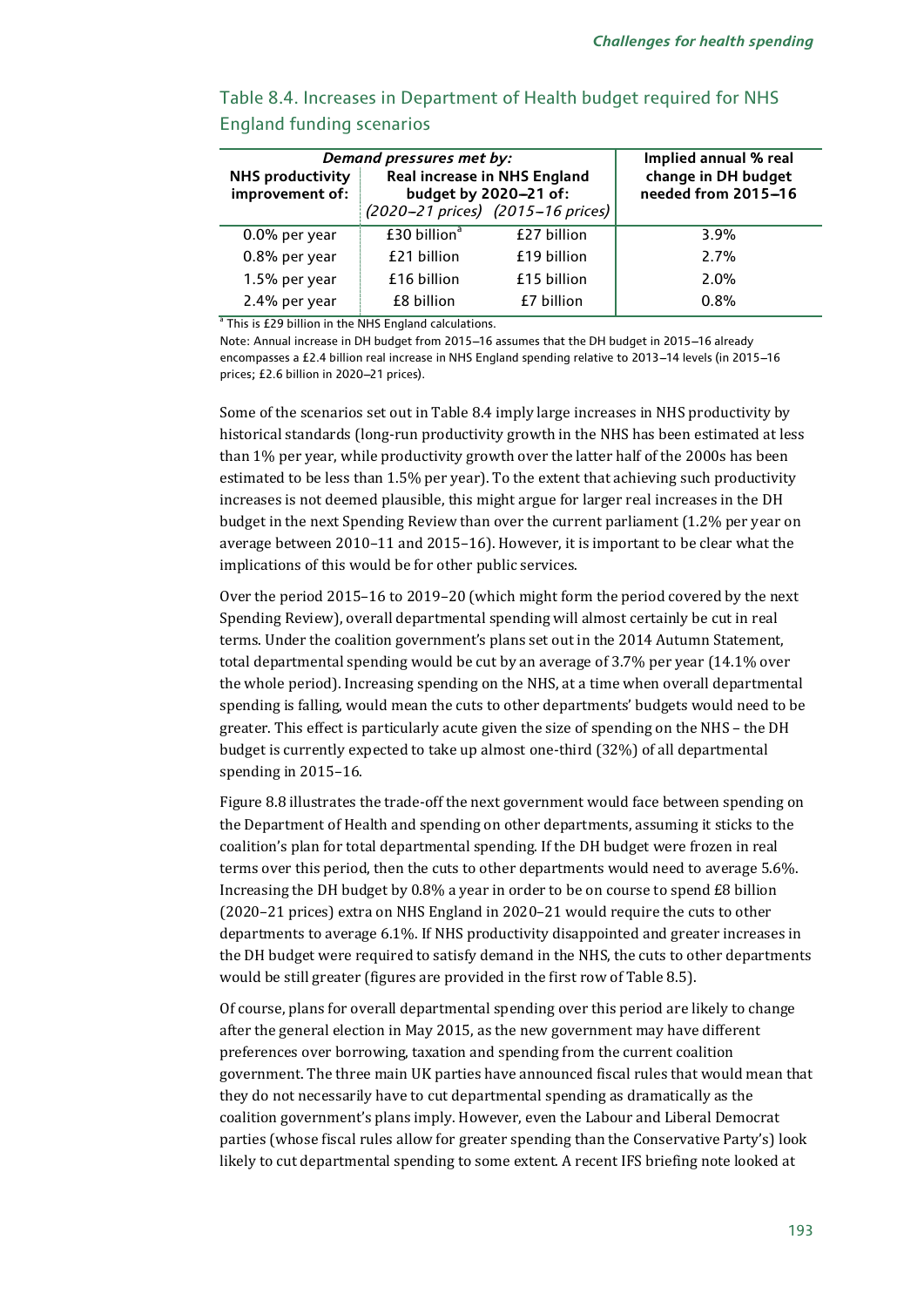![](_page_18_Figure_1.jpeg)

![](_page_18_Figure_2.jpeg)

Note: Based on 2014 Autumn Statement plans for total departmental spending.

| Table 8.5. Trade-off between spending on the Department of Health and |  |
|-----------------------------------------------------------------------|--|
| spending on other departments, given alternative party proposals      |  |

|                                 | Real change in other departments' budgets 2015-16 to<br>2019-20 if the Department of Health gets: |          |                       |          |          |  |
|---------------------------------|---------------------------------------------------------------------------------------------------|----------|-----------------------|----------|----------|--|
|                                 | 0.8% p.a. 2.0% p.a. 2.7% p.a.<br>$0.0\%$ p.a.<br>3.9% p.a.                                        |          |                       |          |          |  |
|                                 | (real                                                                                             |          |                       |          |          |  |
|                                 | freeze)                                                                                           |          |                       |          |          |  |
|                                 |                                                                                                   |          | Average annual change |          |          |  |
| Coalition plans                 | $-5.6%$                                                                                           | $-6.1%$  | $-6.8%$               | $-7.3%$  | $-8.0%$  |  |
| Parties:                        |                                                                                                   |          |                       |          |          |  |
| Conservatives                   | $-2.6%$                                                                                           | $-3.0%$  | $-3.6\%$              | $-4.0\%$ | $-4.7%$  |  |
| Labour                          | $-0.5%$                                                                                           | $-0.9%$  | $-1.5%$               | $-1.9%$  | $-2.5%$  |  |
| <b>Liberal Democrats</b>        | $-0.8%$                                                                                           | $-1.2%$  | $-1.8%$               | $-2.2%$  | $-2.8%$  |  |
|                                 | Cumulative change                                                                                 |          |                       |          |          |  |
| Coalition plans                 | $-20.7%$                                                                                          | $-22.3%$ | $-24.6%$              | $-26.1%$ | $-28.3%$ |  |
| Parties:                        |                                                                                                   |          |                       |          |          |  |
| Conservatives                   | $-9.8%$                                                                                           | $-11.4%$ | $-13.8%$              | $-15.2%$ | $-17.5%$ |  |
| Labour                          | $-2.1%$                                                                                           | $-3.7%$  | $-6.0\%$              | $-7.4\%$ | $-9.7%$  |  |
| <b>Liberal Democrats</b>        | $-3.1%$                                                                                           | $-4.7%$  | $-7.0\%$              | $-8.5\%$ | $-10.7%$ |  |
| Change in DH budget:            | (2015–16 prices)                                                                                  |          |                       |          |          |  |
| 2015-16 to 2019-20              | £0bn                                                                                              | £4bn     | £10bn                 | £13bn    | £19bn    |  |
| Change in NHS budget:           |                                                                                                   |          |                       |          |          |  |
| 2015-16 to 2019-20 $^{\circ}$   | £0bn                                                                                              | £4bn     | £10bn                 | £13bn    | £19bn    |  |
| $2013 - 14$ to $2019 - 20^{b}$  | f3hn                                                                                              | f 6hn    | f12bn                 | £16bn    | f21bn    |  |
| 2013–14 to 2020–21 <sup>c</sup> | £3bn                                                                                              | £7bn     | £15bn                 | £19bn    | f27bn    |  |

Assumes all aspects of DH spending other than the NHS England budget are frozen in real terms between 2015-16 and 2019-20.

 $b$  Assumes NHS England budget increased by £2.4 billion (2015-16 prices) between 2013-14 and 2015-16.  $\cdot$  Assumes DH budget continues to grow at the same average annual real rate for a further year in 2020-21, and that aspects of DH spending other than the NHS England budget continue to be frozen in real terms in that year.

Note: The overall cut to departmental spending assumed for the Conservatives is 1.7% per year, for Labour is 0.4% per year and for the Liberal Democrats is 0.5% per year.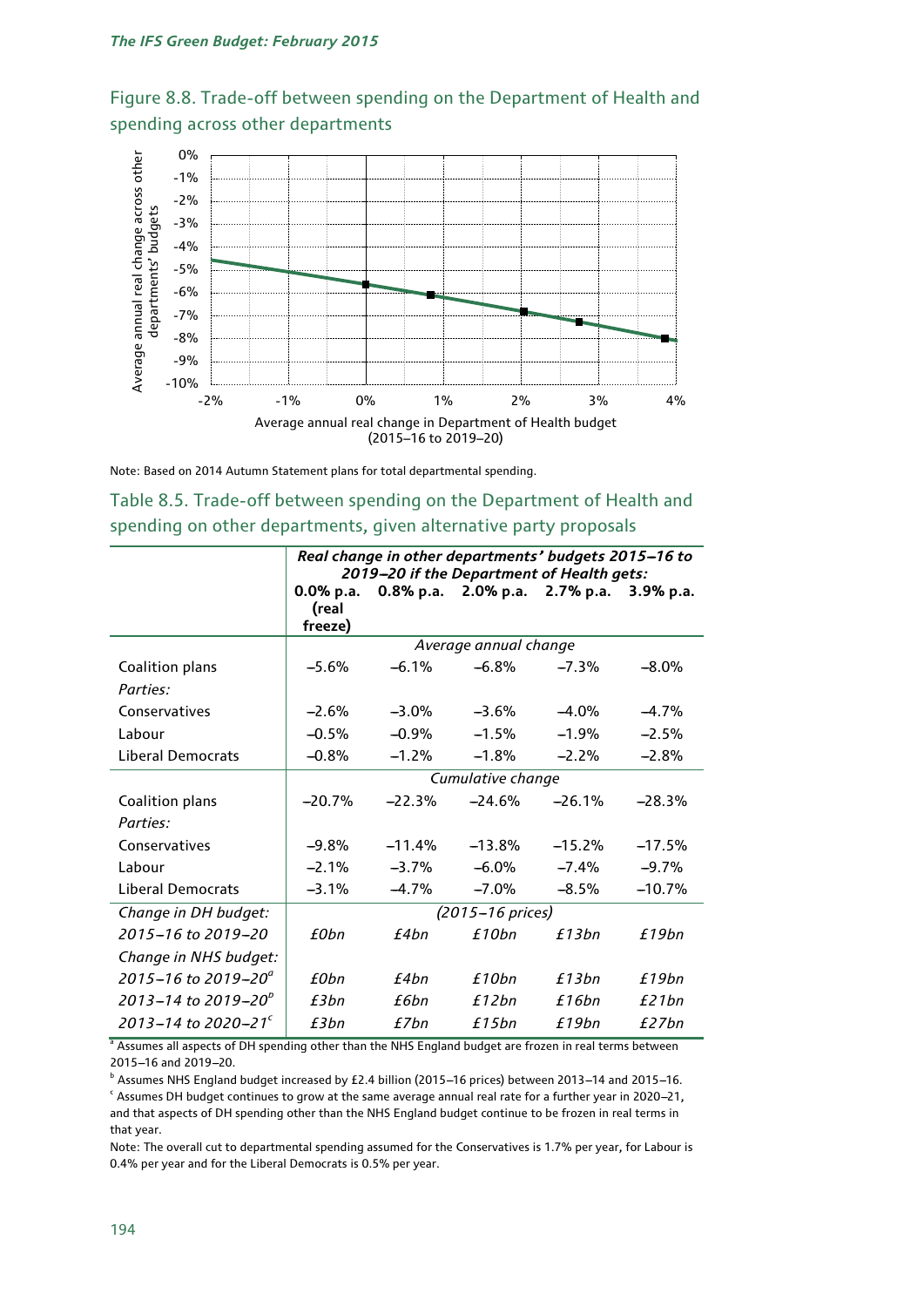the parties' proposed fiscal rules and their policy announcements up to the time of its publication, and found that the Conservatives could reduce the cut to departmental spending over this period to 1.7% per year, the Liberal Democrats to 0.5% per year and Labour to 0.4% per year – if they chose to increase borrowing to the full extent allowed by their rule and they implemented the net tax rises and social security cuts announced as of December 2014.[36](#page-19-0) If they aimed for a surplus rather than balance on their various targeted measures of borrowing, then the cuts to departmental spending would need to be greater.

Table 8.5 summarises some of the possible alternative choices between spending on the Department of Health and spending on other departments that would be possible given the overall budget constraint potentially implied by each party's plans. The plans of the Labour and Liberal Democrat parties suggest that they could increase NHS spending with considerably lower cuts to other departments than the Conservative Party could, but it is worth reiterating that this comes at the cost of higher borrowing and slower declines in public debt. This is discussed in more detail in the aforementioned briefing note.

## **8.5 Conclusion**

j

The budget of the Department of Health is planned to increase by an average of 1.2% per year in real terms between 2010–11 and 2015–16. This is considerably more favourable than the average real cut of 3.3% per year experienced across other departmental spending, but it also much lower than the historical average increase in UK health spending of nearly 4% per year.

The NHS faces pressures on its budget over and above those posed by the general increase in prices. A 0.7% per year increase in spending would be required just to keep real spending per person constant between 2010–11 and 2019–20. The population is also ageing. Since older individuals on average consume more, and more expensive, healthcare, this will also tend to increase demands on the health service. A 1.2% per year increase in real spending would be needed to keep pace with both the changing size and the changing composition of the population. Demand will also increase over time as a result of the rising prevalence of some chronic conditions, improvements in access to care, and improvements in technology combined with government policy increasing the range of healthcare treatments available through the NHS. Estimates from the Nuffield Trust (2012) and NHS England (2013) suggest the combined impact of demographic changes and other pressures could increase demand by around 3% per year.

The NHS also typically faces pressure from rising costs – in particular from wage pressures and high-cost drugs. However, over the period since 2010–11, the NHS has been considerably assisted in its attempts to meet demand pressures despite small real increases in funding by the ability of the government to restrain pay growth across the public sector, which has reduced the real cost of labour. As private sector wages recover, however, it is unlikely that NHS wages can continue to be restrained without having adverse impacts on the recruitment, retention or motivation of the workforce, and therefore cost pressures are likely to be more important going forwards.

<span id="page-19-0"></span><sup>&</sup>lt;sup>36</sup> Note that here we assume the Conservatives achieve their aspiration to reduce welfare spending by £12 billion even though they had not announced specific policies that would amount to that sum by December 2014. R. Crawford, C. Emmerson, S. Keynes and G. Tetlow, 'Fiscal aims and austerity: the parties' plans compared', IFS Briefing Note BN158, 2014[, http://www.ifs.org.uk/publications/7495.](http://www.ifs.org.uk/publications/7495)